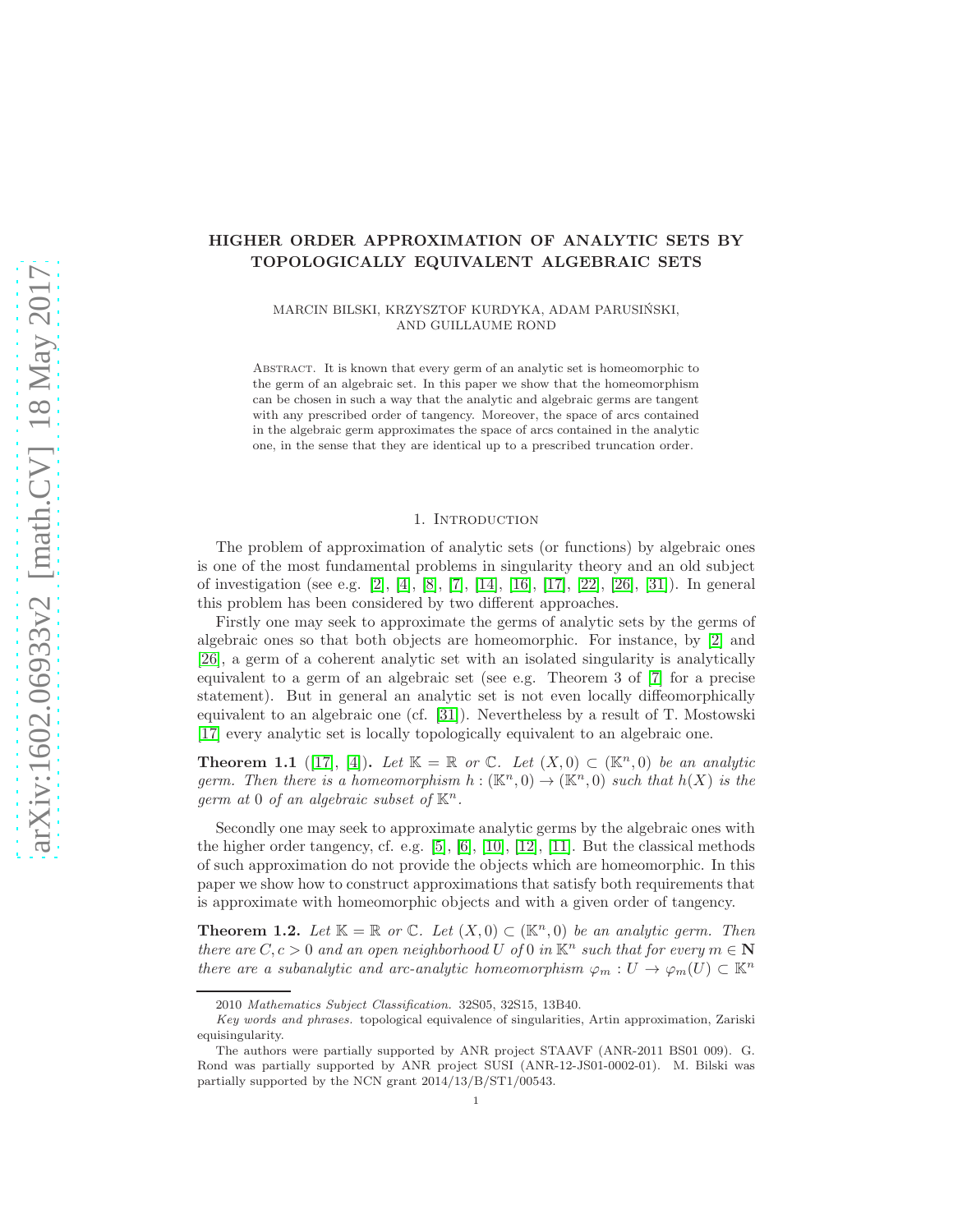and an algebraic subset  $V_m$  of  $\mathbb{K}^n$  with the following properties:

- (a)  $\varphi_m(X \cap U) = V_m \cap \varphi_m(U)$ ,
- (b)  $||\varphi_m(a) a|| \leq C^m ||a||^m$  for every  $a \in U$ .

Moreover, there is a nowhere dense analytic subset  $Z \subset U$  independent of m such that  $\varphi_m$  is real analytic on  $U \setminus Z$  and such that the jacobian determinant of  $\varphi_m$  on  $U \setminus Z$  satisfies

(c)  $c \le |jacdet(\varphi_m)(x)| \le C$ .

In the above statement, and throughout the paper, "analytic" means "complex analytic" if  $\mathbb{K} = \mathbb{C}$  and "real analytic" if  $\mathbb{K} = \mathbb{R}$ , unless we say explicitly "real analytic" or "complex analytic".

The proof of Theorem [1.2](#page-0-0) is based on Mostowski's approach, its recent refinement [\[4\]](#page-13-1), and a new result on Zariski equisingularity given in [\[18\]](#page-13-14). This proof will be divided into two parts. Firstly, using Popescu Approximation Theorem and a strong version of Varchenko's Theorem given in [\[18\]](#page-13-14), we show that there is an arc-analytic homeomorphism  $\psi$  such that  $\psi(X)$  is a Nash set tangent to X at 0 with any prescribed order of tangency (cf. Proposition [3.4,](#page-8-0) Section [3\)](#page-4-0). Next, using Artin-Mazur's Theorem of [\[3\]](#page-13-15) (cf. also [\[8\]](#page-13-2)), we prove that there is a Nash analytic diffeomorphism  $\theta$  such that  $\theta(\psi(X))$  is an algebraic set tangent to  $\psi(X)$  (cf. Proposition [4.1,](#page-9-0) Section [4\)](#page-9-1).

In Section [5](#page-11-0) we give an application of Theorem [1.2](#page-0-0) to the space of analytic arcs on a given germ of analytic set. Namely, we show that for the space of truncated arcs there is an algebraic germ, homeomorphic to the original one, with the identical space of truncated arcs. We shall use the following notation. For any analytic germ  $(Z, 0) \subset (\mathbb{K}^n, 0)$ , let  $\mathcal{A}_m^{\mathbb{R}}(Z)$  denote the space of all truncations up to order m of real analytic arcs contained in  $(Z, 0)$ . For a complex analytic germ  $(Z, 0)$ ,  $\mathcal{A}_{m}^{\mathbb{C}}(Z)$  denotes the space of all truncations up to order m of complex analytic arcs contained in  $(Z, 0)$ .

<span id="page-1-0"></span>**Theorem 1.3.** Let  $\mathbb{K} = \mathbb{R}$  or  $\mathbb{C}$ . Let  $(X, 0) \subset (\mathbb{K}^n, 0)$  be a germ of real (resp. complex) analytic set. Then for every  $m \in \mathbb{N}$ , there is an algebraic germ  $(V_m, 0) \subset$  $(\mathbb{K}^n,0)$  with the same embedded topological type as  $(X,0)$  such that  $\mathcal{A}_m^{\mathbb{R}}(X)$  =  $\mathcal{A}_m^{\mathbb{R}}(V_m)$  if  $\mathbb{K} = \mathbb{R}$ , and  $\mathcal{A}_m^{\mathbb{C}}(X) = \mathcal{A}_m^{\mathbb{C}}(V_m)$ ,  $\mathcal{A}_m^{\mathbb{R}}(X) = \mathcal{A}_m^{\mathbb{R}}(V_m)$  if  $\mathbb{K} = \mathbb{C}$ .

We also present an example showing that it is not enough in general to choose for  $V_m$  a germ of algebraic set which has a high tangency with  $X$ .

Convention. The constants denoted  $C, c$  may change from line to line. We also use auxiliary constants  $C_1, C_2, etc.$ . They also are not fixed and may depend from line to line. Sometimes we write  $C(m)$  to stress that this particular constant may depend on m.

#### 2. Preliminaries

2.1. Nash functions and sets. Let  $\mathbb{K} = \mathbb{C}$  or  $\mathbb{R}$ . Let  $\Omega$  be an open subset of  $\mathbb{K}^q$  and let f be an analytic function on Ω. We say that f is a Nash function at  $\zeta \in \Omega$  if there exist an open neighbourhood U of  $\zeta$  in  $\Omega$  and a non zero polynomial  $P \in \mathbb{K}[Z_1,\ldots,Z_q,W]$  such that  $P(z, f(z)) = 0$  for  $z \in U$ . An analytic function on  $\Omega$  is a Nash function if it is a Nash function at every point of  $\Omega$ . An analytic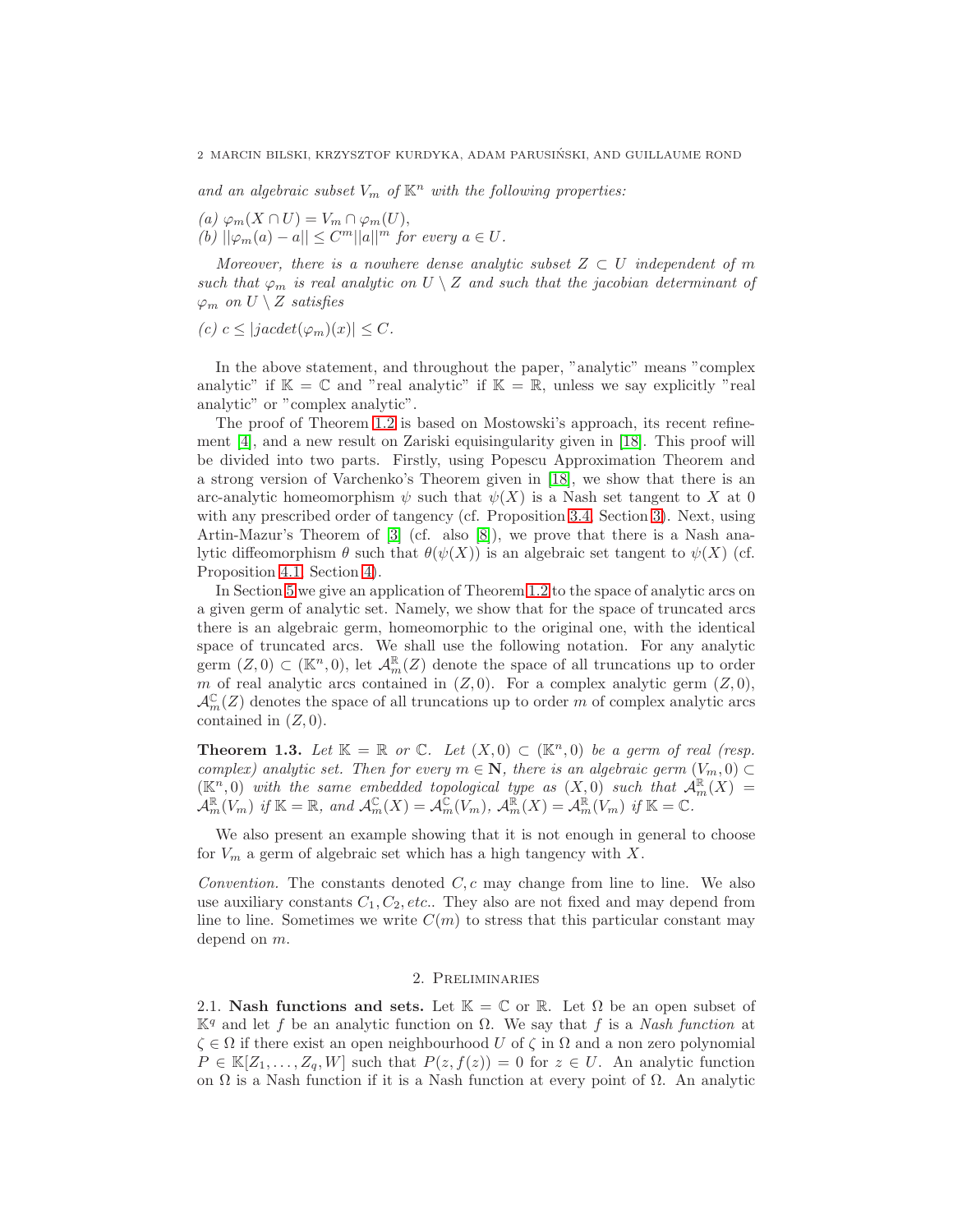mapping  $\varphi : \Omega \to \mathbb{K}^N$  is a *Nash mapping* if each of its components is a Nash function on  $Ω$ .

A subset X of  $\Omega$  is called a *Nash subset* of  $\Omega$  if for every  $\zeta \in \Omega$  there exist an open neighbourhood U of  $\zeta$  in  $\Omega$  and Nash functions  $f_1, \ldots, f_s$  on U, such that  $X \cap U = \{z \in U; f_1(z) = \cdots = f_s(z) = 0\}.$  A germ  $X_\zeta$  of a set X at  $\zeta \in \Omega$  is a Nash germ if there exists an open neighbourhood U of  $\zeta$  in  $\Omega$  such that  $X \cap U$  is a Nash subset of U. Note that  $X_{\zeta}$  is a Nash germ if its defining ideal can be generated by convergent power series algebraic over the ring  $\mathbb{K}[Z_1, \ldots, Z_q]$ . For more details on real and complex Nash functions and sets see [\[9\]](#page-13-16), [\[27\]](#page-13-17).

2.2. Nested Artin-Ploski-Popescu Approximation Theorem. We set  $x =$  $(x_1, \ldots, x_n)$  and  $y = (y_1, \ldots, y_m)$ . The ring of convergent power series in  $x_1, \ldots, x_n$ is denoted by  $\mathbb{K}\{x\}$ . If A is a commutative ring then the ring of algebraic power series with coefficients in A is denoted by  $A\langle x\rangle$ .

The following result of  $[4]$  is a generalization of Ploski's result  $[19]$ . It is a corollary of Theorem 11.4  $|24|$  which itself is a corollary of the Néron-Popescu Desingularization (see [\[20\]](#page-13-20), [\[24\]](#page-13-19) or [\[25\]](#page-13-21) for the proof of this desingularization theorem in whole generality or [\[21\]](#page-13-22) for a proof in characteristic zero).

<span id="page-2-0"></span>**Theorem 2.1.** [\[4\]](#page-13-1) Let  $f(x,y) \in K\langle x \rangle[y]^p$  and let us consider a solution  $y(x) \in K\langle x \rangle$  $\mathbb{K}\{x\}^m$  of

$$
f(x, y(x)) = 0.
$$

Let us assume that  $y_i(x)$  depends only on  $(x_1, \ldots, x_{\sigma(i)})$  where  $i \mapsto \sigma(i)$  is an increasing function. Then there exist a new set of variables  $z = (z_1, \ldots, z_s)$ , an increasing function  $\tau$ , convergent power series  $z_i(x) \in \mathbb{K}\{x\}$  vanishing at 0 such that  $z_1(x), \ldots, z_{\tau(i)}(x)$  depend only on  $(x_1, \ldots, x_{\sigma(i)})$ , and an algebraic power series vector solution  $y(x, z) \in \mathbb{K}\langle x, z \rangle^m$  of

$$
f(x, y(x, z)) = 0,
$$

such that for every i,

$$
y_i(x, z) \in \mathbb{K}\langle x_1, \ldots, x_{\sigma(i)}, z_1, \ldots, z_{\tau(i)}\rangle
$$
 and  $y(x) = y(x, z(x)).$ 

2.3. Arc-analytic maps and arc-wise analytic families. Let  $Z, Y$  be analytic spaces. A map  $f: Z \to Y$  is called arc-analytic if  $f \circ \delta$  is real analytic for every real analytic arc  $\delta : I \to Z$ , where  $I = (-1, 1) \subset \mathbb{R}$  (cf. [\[15\]](#page-13-23)). By an arc-analytic homeomorphism we mean a homeomorphism  $\varphi$  such that both  $\varphi$  and  $\varphi^{-1}$  are arcanalytic.

Let T be a nonsingular analytic space. We say that a map  $f(t, z) : T \times Z \to Y$ is an arc-wise analytic family in  $t$  if it is analytic in  $t$  and arc-analytic in  $z$ . This means that for every real analytic arc  $z(s) : I \to Z$ , the map  $f(t, z(s))$  is real analytic and moreover, if  $\mathbb{K} = \mathbb{C}$ , complex analytic with respect to t (cf. [\[18\]](#page-13-14)).

2.4. Algebraic Equisingularity of Zariski. Notation: Let  $x = (x_1, \ldots, x_n) \in$  $\mathbb{K}^n$ . Then we set  $x^i = (x_1, \ldots, x_i) \in \mathbb{K}^i$ .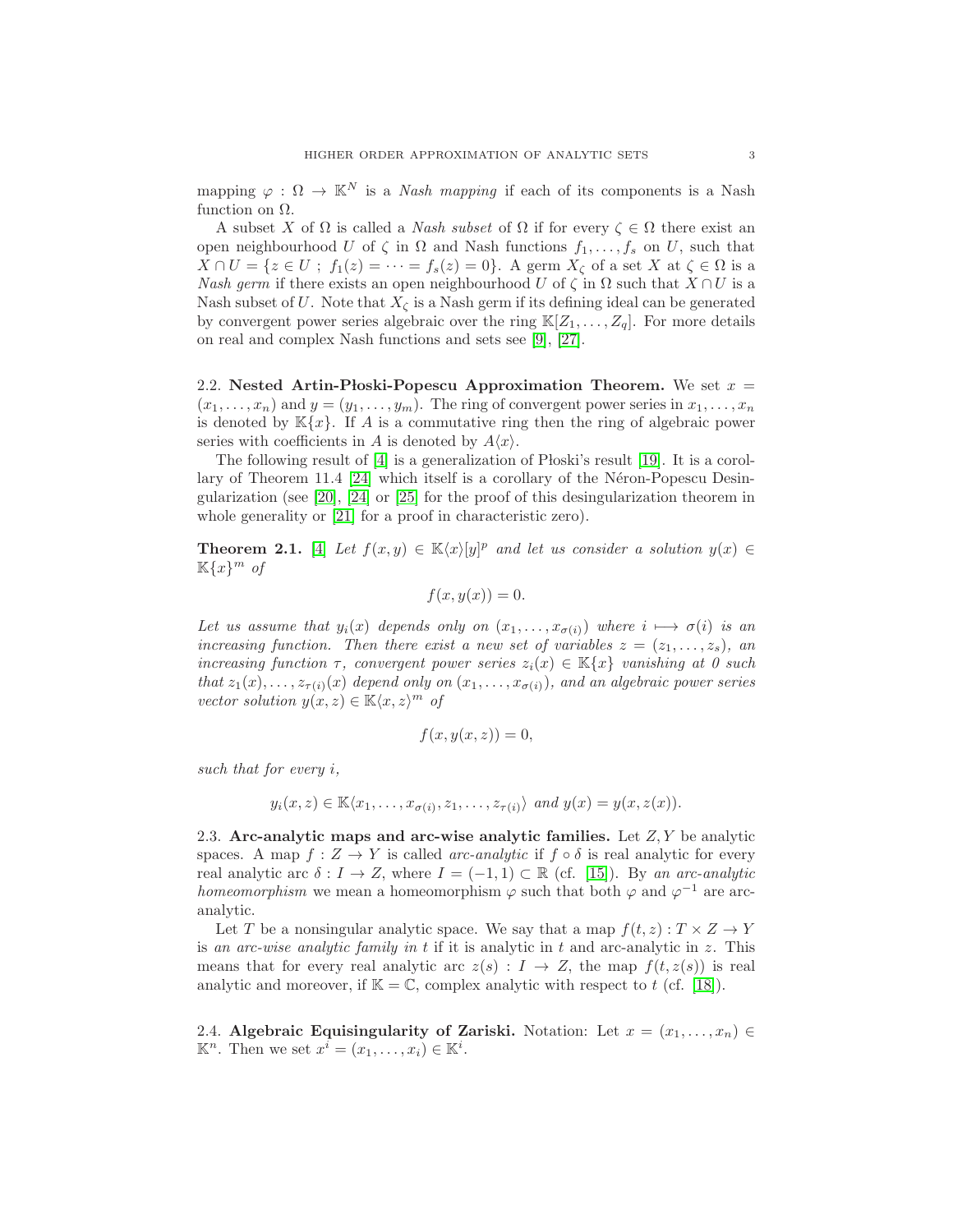2.4.1. Assumptions. Let  $V$  be an analytic hypersurface in a neighborhood of the origin in  $\mathbb{K}^l \times \mathbb{K}^n$  and let  $T = V \cap (\mathbb{K}^l \times \{0\})$ . Suppose there are given pseudopolynomials [1](#page-3-0)

$$
F_i(t, x^i) = x_i^{p_i} + \sum_{j=1}^{p_i} a_{i-1,j}(t, x^{i-1}) x_i^{p_i - j}, \qquad i = 0, ..., n,
$$

 $t \in \mathbb{C}^l$ ,  $x^i \in \mathbb{C}^i$ , with analytic coefficients  $a_{i-1,j}$ , that satisfy

- (1)  $V = F_n^{-1}(0)$ ,
- (2) for all  $i, j, a_{i,j}(t, 0) \equiv 0$ ,
- (3)  $F_{i-1}$  vanishes on the set of those  $(t, x^{i-1})$  for which  $F_i(t, x^{i-1}, x_i) = 0$ , considered as an equation on  $x_i$ , has fewer complex roots than for generic  $(t, x^{i-1}),$
- (4) Either  $F_i(t, 0) \equiv 0$  or  $F_i \equiv 1$  (and in the latter case  $F_k \equiv 1$  for all  $k \leq i$  by convention),
- (5)  $F_0 \equiv 1$ .

For condition (3) it suffices that the discriminant of  $(F_i)_{red}$ , that is of  $F_i$  reduced, divides  $F_{i-1}$ . Equivalently, the first not identically equal to zero generalized discriminant of  $F_i$  divides  $F_{i-1}$ , see subsection [3.0.1.](#page-4-1)

We call a system  $\{F_i(t, x^i)\}$  satisfying the above conditions Zariski equisingular. We also say that the family of germs  $V_t := V \cap (\{t\} \times \mathbb{K}^n)$  is Zariski equisingular if such a system with  $V = \{F_n = 0\}$  exists, maybe after a local analytic change of coordinates x. Answering a question posed by O. Zariski, A. Varchenko [\[28,](#page-13-24) [29,](#page-13-25) [30\]](#page-13-26) showed that a Zariski equisingular family  $V_t$  is locally topologically trivial. The following stronger version of Varchenko's Theorem follows from Theorems 3.3 and 4.3 of [\[18\]](#page-13-14).

<span id="page-3-1"></span>**Theorem 2.2.** ([\[28,](#page-13-24) [29,](#page-13-25) [30\]](#page-13-26), [\[18\]](#page-13-14)) If a system  $\{F_i(t, x^i)\}\$ is Zariski equisingular then the family  $V_t$  is locally topologically trivial along T, that is there exist  $\varepsilon, \delta > 0$ ,  $C, c > 0$  and a homeomorphism

$$
\Phi:B_{\varepsilon}\times\Omega_0\longrightarrow\Omega,
$$

where  $B_{\varepsilon} = \{t \in \mathbb{K}^l : ||t|| < \varepsilon\}, \Omega_0 = \{x \in \mathbb{K}^n : ||x|| < \delta\}$  and  $\Omega$  is a neighborhood of the origin in  $\mathbb{K}^{l+n}$ , that preserves the family  $V_t$ :  $\Phi^{-1}(V) = B_{\varepsilon} \times V_0$ . Moreover, Φ has a triangular form

$$
\Phi(t, x) = (t, \Psi(t, x)) = (t, \Psi_1(t, x^1), \Psi_2(t, x^2), \cdots, \Psi_n(t, x^n))
$$

and satisfies the following additional properties:

- (1) if  $F_n$  is a product of pseudopolynomials then  $\Phi$  preserves the zero set of each factor,
- (2)  $\Phi$  is subanalytic (semi-algebraic if all  $F_i$  are polynomials or Nash functions).
- (3)  $\Phi$  is an arc-wise analytic family in t and  $\Phi^{-1}$  is arc-analytic,

<span id="page-3-0"></span><sup>&</sup>lt;sup>1</sup>A pseudopolynomial is a polynomial in  $x_i$  with coefficients that are analytic in the other variables. The pseudopolynomials  $F_i$  that we consider are moreover distinguished polynomials in x, i.e. are of the form  $x_i^p + \sum^p$  $\overline{j=1}$  $a_j(x^{i-1})x_i^{p-j}$  with  $a_j(0) = 0$  for all j. They may depend analytically on t that is considered as a parameter.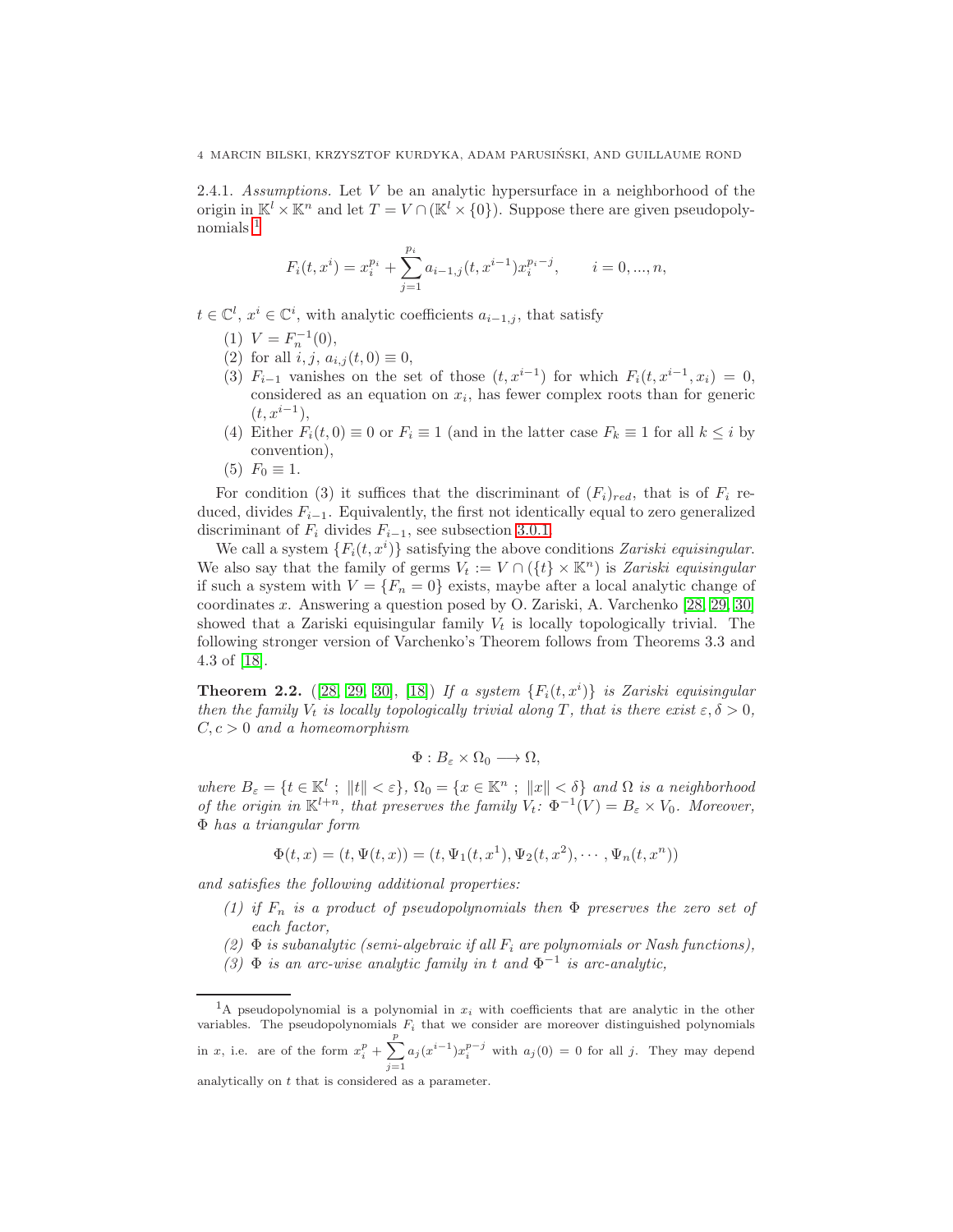(4) there is an analytic subset  $Z \subset \Omega_0$  such that  $\Phi$  is real analytic in the complement of  $B_\varepsilon \times Z$  and such that the jacobian determinant of  $\Phi$  satisfies for  $(t, x) \in B_{\varepsilon} \times (\Omega_0 \setminus Z)$ 

$$
c \le |jacdet(\Phi)(t, x)| \le C.
$$

Moreover, if the multiplicity of  $F_i(0, x^i)$  at  $0 \in \mathbb{K}^i$  is equal to  $p_i$  for every  $2 \leq i \leq n$ then for all  $(t, x) \in B_{\varepsilon} \times \Omega_0$ 

$$
\left\|\frac{\partial \Psi}{\partial t}(t,x)\right\| \le C \|\Psi(t,x)\|.
$$

We call the map  $\Phi$  satisfying the conditions (1)-(4) an arc-wise analytic trivialization.

Remark 2.3. The last condition can be written equivalently, maybe for different  $\varepsilon, \delta > 0$ ,  $C, c > 0$ , as

$$
c||x|| \le ||\Psi(t, x)|| \le C||x||,
$$

see Propositions 1.6 and 1.7 of [\[18\]](#page-13-14). That means geometrically that the trivialization Φ preserves the size of the distance to the origin.

Remark 2.4. The condition (1) of the conclusion can be given much stronger form, cf. Proposition 1.9 of [\[18\]](#page-13-14). For any analytic function G dividing  $F_n$ , there are constants  $C, c > 0$ , depending on G, such that

$$
c|G(0,x)| \le |G(\Phi(t,x))| \le C|G(0,x)|.
$$

3. Nash approximation of analytic sets

<span id="page-4-1"></span><span id="page-4-0"></span>3.0.1. Generalized discriminants. (see e.g. [\[32\]](#page-14-1) Appendix IV) Let  $f(T) = T^p +$  $\sum_{j=1}^p a_i T^{p-i} = \prod_{j=1}^p (T - T_i)$ . Then the expressions

$$
\sum_{r_1, \dots r_{j-1}} \prod_{k < l, k, l \neq r_1, \dots r_{j-1}} (T_k - T_l)^2
$$

are symmetric in  $T_1, \ldots, T_p$  and hence polynomials in  $a = (a_1, \ldots, a_p)$ . We denote these polynomials by  $\Delta_i(a)$ . Thus  $\Delta_1$  is the standard discriminant and f has exactly  $p - j$  distinct roots if and only if  $\Delta_1 = \cdots = \Delta_j = 0$  and  $\Delta_{j+1} \neq 0$ .

3.0.2. Construction of a normal system of equations. We recall here the main construction of [\[17\]](#page-13-6), [\[4\]](#page-13-1).

Let  $g_1, \ldots, g_l \in \mathbb{K}\lbrace x \rbrace$  be a finite set of pseudopolynomials:

$$
g_s(x) = x_n^{r_s} + \sum_{j=1}^{r_s} a_{n-1,s,j}(x^{n-1}) x_n^{r_s - j}.
$$

We arrange the coefficients  $a_{n-1,s,j}$  in a row vector  $a_{n-1} \in \mathbb{K} \{x^{n-1}\}^{p_n}$ ,  $p_n = \sum_s r_s$ . Let  $f_n$  be the product of the  $g_s$ 's. The generalized discriminants  $\Delta_{n,i}$  of  $f_n$  are polynomials in  $a_{n-1}$ . Let  $j_n$  be a positive integer such that

(3.1) 
$$
\Delta_{n,j_n}(a_{n-1}) \neq 0 \quad \text{and} \quad \Delta_{n,i}(a_{n-1}) \equiv 0 \text{ for } i < j_n.
$$

Then, after a linear change of coordinates  $x^{n-1}$ , we may write

$$
\Delta_{n,j_n}(a_{n-1}) = u_{n-1}(x^{n-1}) \left( x_{n-1}^{p_{n-1}} + \sum_{j=1}^{p_{n-1}} a_{n-2,j}(x^{n-2}) x_{n-1}^{p_{n-1}-j} \right)
$$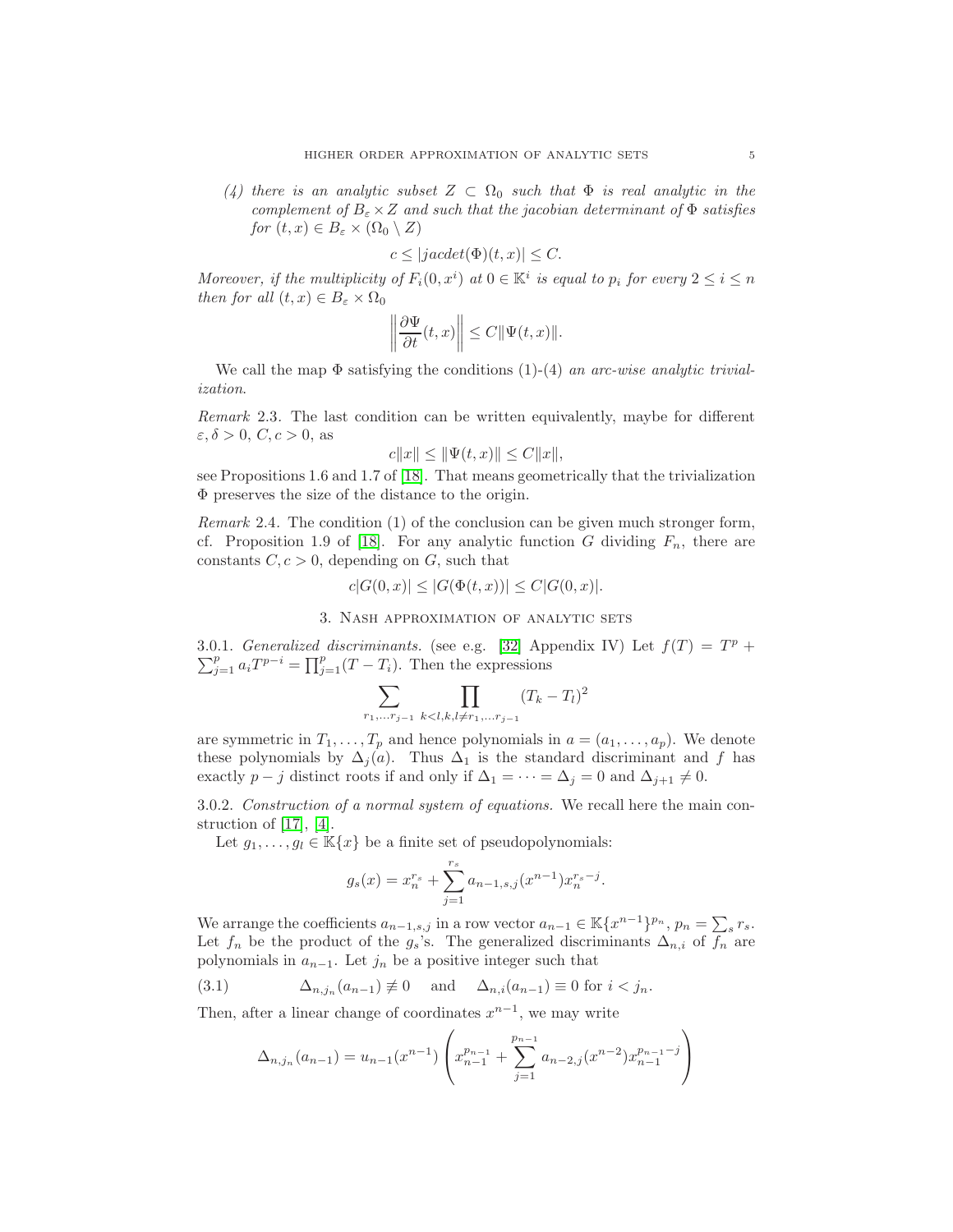where  $u_{n-1}(0) \neq 0$  and for all j,  $a_{n-2,j}(0) = 0$ , and

$$
f_{n-1} = x_{n-1}^{p_{n-1}} + \sum_{j=1}^{p_{n-1}} a_{n-2,j} (x^{n-2}) x_{n-1}^{p_{n-1}-j}
$$

is the Weierstrass polynomial associated to  $\Delta_{n,j_n}$ . We denote by  $a_{n-2} \in \mathbb{K}\lbrace x^{n-2} \rbrace^{p_{n-1}}$ the vector of its coefficients  $a_{n-2,j}$ .

Similarly we define recursively a sequence of pseudopolynomials  $f_i(x^i)$ ,  $i =$  $1, \ldots, n-1$ , such that  $f_i = x_i^{p_i} + \sum_{j=1}^{p_i} a_{i-1,j} (x^{i-1}) x_i^{p_i-j}$  is the Weierstrass polynomial associated to the first non identically equal to zero generalized discriminant  $\Delta_{i+1,j_{i+1}}(a_i)$  of  $f_{i+1}$ , where we denote in general  $a_i = (a_{i,1},\ldots,a_{i,p_{i+1}})$  and

<span id="page-5-0"></span>
$$
(3.2) \quad \Delta_{i+1,j_{i+1}}(a_i) = u_i(x^i) \left( x_i^{p_i} + \sum_{j=1}^{p_i} a_{i-1,j}(x^{i-1}) x_i^{p_i - j} \right), \quad i = 0, ..., n-1.
$$

Thus the vector of functions  $a_i$  satisfies

<span id="page-5-1"></span>(3.3) 
$$
\Delta_{i+1,k}(a_i) \equiv 0 \qquad k < j_{i+1}, \quad i = 0, ..., n-1.
$$

This means in particular that

 $\Delta_{1,k}(a_0) \equiv 0$  for  $k < j_1$  and  $\Delta_{1,j_1}(a_0) \equiv u_0$ ,

where  $u_0$  is a non-zero constant.

Remark 3.1. At each step of this construction we may use a linear change of coordinates in order to assume that the multiplicity of  $f_i$  at the origin is equal to  $p_i$ , that is  $f_i$  as a power series does not contain monomials of degree smaller than  $p_i$ . Equivalently it means that for all j, mult<sub>0</sub>  $a_{i-1,j} \geq j$ . We will assume in the following that this condition is satisfied for every  $i$ .

3.0.3. Approximation by Nash functions. If we consider [\(3.2\)](#page-5-0) and [\(3.3\)](#page-5-1) as a system of polynomial equations on  $a_i(x^i)$ ,  $u_i(x^i)$  then, by construction, this system admits convergent solutions. Therefore, by Theorem [2.1,](#page-2-0) there exist a new set of variables  $z = (z_1, \ldots, z_l)$ , an increasing function  $\tau$ , convergent power series  $z_i(x) \in \mathbb{K}{x}$ vanishing at 0, algebraic power series  $u_i(x^i, z) \in \mathbb{K}\langle x^i, z_1, \ldots, z_{\tau(i)}\rangle$  and vectors of algebraic power series  $a_i(x^i, z) \in \mathbb{K}\langle x^{(i)}, z_1, \ldots, z_{\tau(i)}\rangle^{p_{i+1}}$  such that the following holds:

$$
z_1(x),..., z_{\tau(i)}(x)
$$
 depend only on  $(x_1,...,x_i)$ ,  
\n $a_i(x^i, z), u_i(x^i, z)$  are solutions of (3.2), (3.3),  
\n $a_i(0, z) \equiv 0$ ,  
\nand  $a_i(x^i) = a_i(x^i, z(x^i))$ ,  $u_i(x^i) = u_i(x^i, z(x^i))$ .

Then we define

$$
F_n(z, x) = \prod_s G_s(z, x), \quad G_s(z, x) = x_n^{r_s} + \sum_{j=1}^{r_s} a_{n-1, s, j} (x^{n-1}, z(x^{n-1}) - z) x_n^{r_s - j},
$$
  

$$
F_i(z, x) = x_i^{p_i} + \sum_{j=1}^{p_i} a_{i-1, j} (x^{i-1}, z^{\tau(i-1)}(x^{i-1}) - z^{\tau(i-1)}) x_i^{p_i - j}, \quad i = 0, ..., n-1.
$$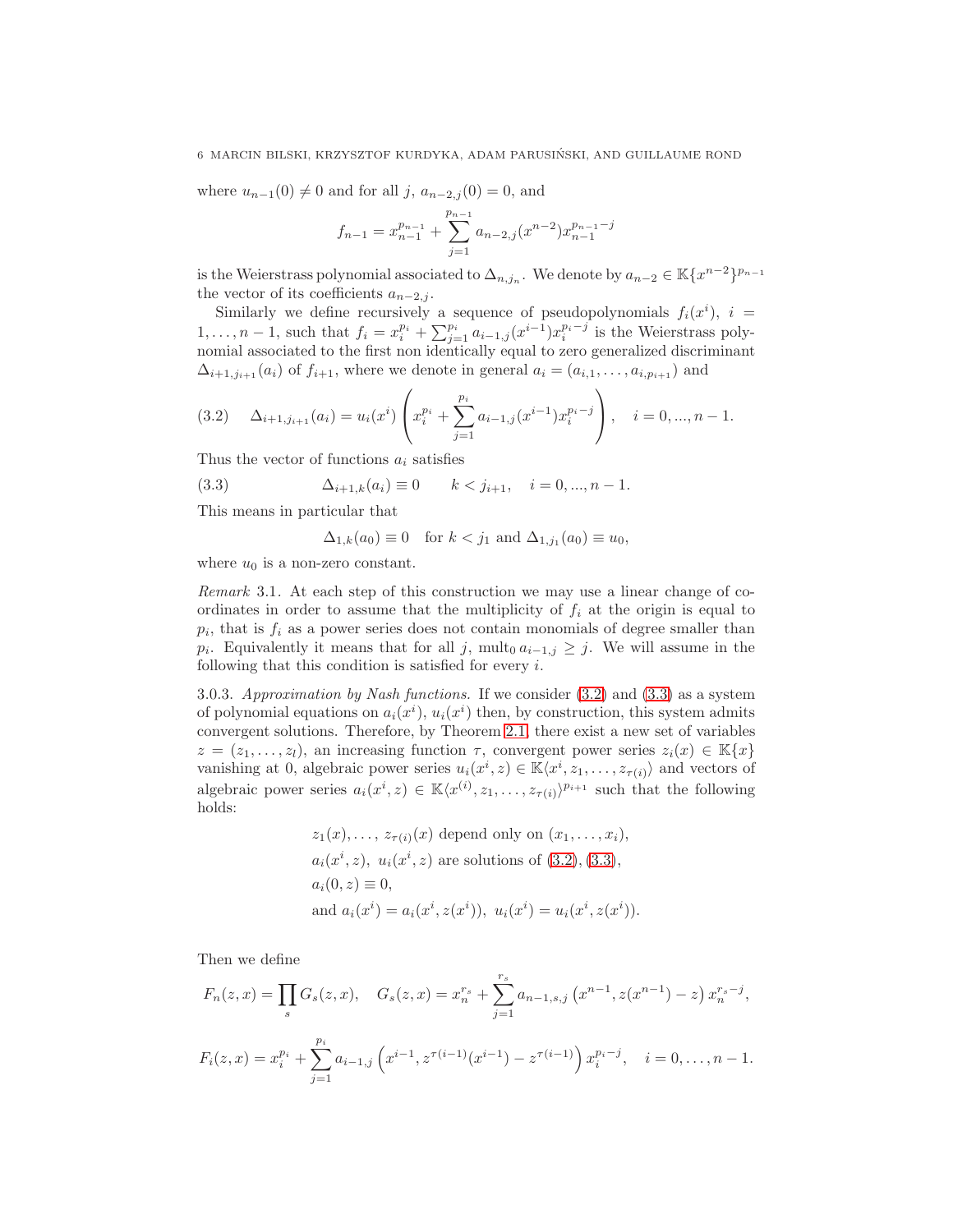Finally we set  $F_0 \equiv 1$ .

We consider the system  ${F_i(z, x)}$  as a system of pseudopolynomials in x parameterized by z. If we substitute  $z = 0$  we obtain the original normal system of equations. The system  $\{F_i(z, x)\}\$ is Zariski equisingular. Indeed,  $a_{i,j}(0, z) \equiv 0$  and hence the condition (2) of Assumptions 2.4.1 is satisfied. Moreover for every  $F_i$ ,  $F_{i-1}$  is the first not identically equal to zero generalized discriminant, and hence the condition (3) of Assumptions 2.4.1 is satisfied. Therefore Theorem [2.2](#page-3-1) implies the following lemma.

<span id="page-6-1"></span>**Lemma 3.2.** There are  $\varepsilon, \delta > 0$ ,  $C, c > 0$  and a subanalytic, arc-wise analytic as a family in z, an arc-analytic homeomorphism

(3.4) 
$$
\Phi(z,x) = (z,\Psi(z,x)) : B_{\varepsilon} \times \Omega_0 \to \Omega,
$$

where  $B_{\varepsilon} = \{z \in \mathbb{K}^l : ||z|| < \varepsilon\}, \Omega_0 = \{x \in \mathbb{K}^n : ||x|| < \delta\}, \text{ and } \Omega \text{ is a neighborhood}$ of the origin in  $\mathbb{K}^{l+n}$ , preserving the sets  $\{G_s = 0\}$  for  $1 \leq s \leq l$ , i.e.  $\Phi^{-1}(\{G_s = 0\})$  $(0)$ ) =  $B_{\varepsilon} \times (\{G_s = 0, z = 0\})$ . There is an analytic nowhere dense subset  $Z \subset \Omega_0$ such that  $\Phi$  is real analytic in the complement of  $B_{\varepsilon} \times Z$  and such that the jacobian determinant of  $\Phi$  satisfies for  $(z, x) \in B_{\varepsilon} \times (\Omega_0 \setminus Z)$ 

<span id="page-6-3"></span>(3.5) 
$$
c \le |jacdet(\Phi)(z, x)| \le C.
$$

Moreover, there exists a constant  $C_1 > 1$  such that for all  $(z, x) \in B_\varepsilon \times \Omega_0$ 

<span id="page-6-2"></span>(3.6) 
$$
\left\| \frac{\partial \Psi}{\partial z}(z, x) \right\| \leq C_1 \|\Psi(z, x)\| C_1^{-1} \|x\| \leq \|\Psi(z, x)\| \leq C_1 \|x\|.
$$

Let us consider for  $m \in \mathbb{N}$ 

$$
z(x) = z_m(x) + \tilde{z}_m(x),
$$

where  $z_m(x)$  is the m-th Taylor polynomial of  $z(x)$ . We shall use in the sequel the following bounds that hold for  $x$  sufficiently close to the origin.

<span id="page-6-0"></span>(3.7) 
$$
\|\tilde{z}_m(x)\| \le C(m) \|x\|^{m+1}, \qquad \|\frac{\partial \tilde{z}_m}{\partial x}(x)\| \le C(m) \|x\|^m.
$$

By classical formulae we may bound  $C(m) \leq C \sup_{\|x\| < (3/2)\delta'} \|z_{\mathbb{C}}(x)\| \delta'^{-(m+1)},$ where  $z_{\mathbb{C}}$  is the complexification of z (if  $\mathbb{K} = \mathbb{R}$ ), that we suppose defined on  $||x|| < 2\delta'$ ,  $0 < \delta' < (1/2)\delta$ , and C is a universal constant. Then [\(3.7\)](#page-6-0) holds on  $||x|| \leq \delta'.$ 

Set

$$
\tilde{f}_n(t,x) = \prod_s \tilde{g}_s(t,x), \quad \tilde{g}_s(t,x) = G_s(t\tilde{z}_m(x),x)
$$

$$
\tilde{f}_i(t,x) = F_i(t\tilde{z}_m(x),x), \quad i = 0,\dots, n-1.
$$

The system  $\{\tilde{f}_i(t,x)\}\$ is a deformation of the original normal system of equations, given by  $t = 0$ , to a Nash system of equations, given by  $t = 1$ . It is Zariski equisingular by construction. We show that its arc-wise analytic trivialization can be induced from  $\Phi$  given by Lemma [3.2.](#page-6-1)

The construction of  $\Phi$  of Theorem [2.2](#page-3-1) given in [\[18\]](#page-13-14) is universal, as we explain below, provided the Whitney Interpolation map,  $\psi$  in the notation of [\[18\]](#page-13-14), is fixed. Thus the map of Lemma [3.2](#page-6-1) is of the form

$$
\Phi(z, x) = (z, \Psi(z, x)) = (z, \Psi_1(z, x^1), \Psi_2(z, x^2), \dots, \Psi_n(z, x^n))
$$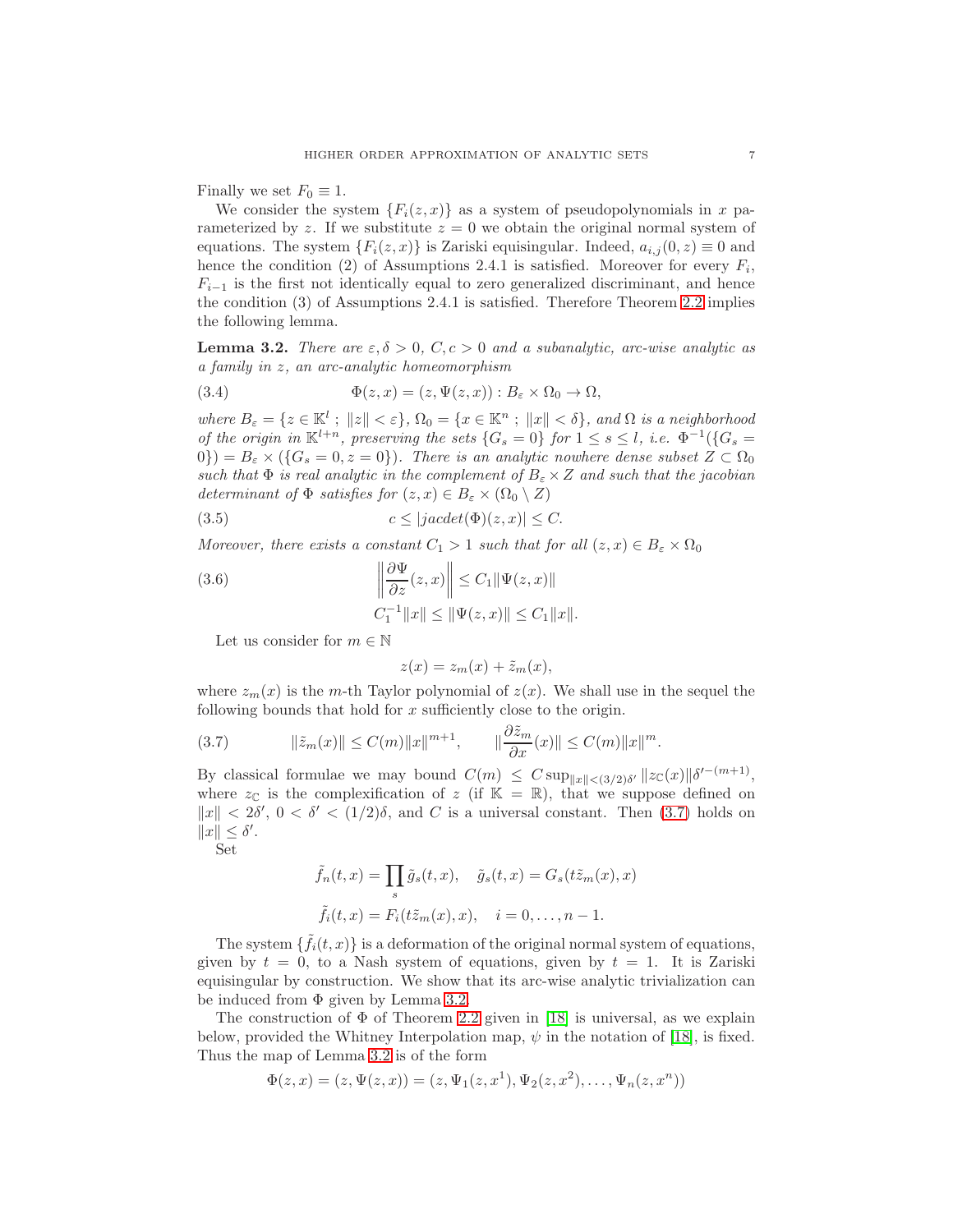and is constructed inductively as follows. Denote for short  $x' = x^{n-1}$  and let

$$
\Phi'(z,x')=(z,\Psi'(z,x'))=(z,\Psi_1(z,x^1),\ldots,\Psi_{n-1}(z,x')).
$$

Let  $\eta(z, x') = (\eta_1(z, x'), ..., \eta_{p_n}(z, x'))$  be the vector of the roots of  $F_n(z, x', x_n)$  (it is denoted by  $a(t, x')$  in [\[18\]](#page-13-14)). Then by (3.5) of [18],  $\Psi_n$  is defined by

(3.8) 
$$
\Psi_n(z, x', x_n) = \psi(x_n, \eta(0, x'), \eta(z, \Psi'(z, x'))),
$$

where  $\psi$  is the Whitney Interpolation map, see [\[18\]](#page-13-14) Appendix I.

In our case, the coefficients, and hence the roots, of  $F_i(z, x^{i-1}, x_i)$ , depend only on  $z^{\tau_{i-1}}$ ,  $x^{i-1}$ . Hence  $\Phi$  is of the form

$$
\Phi(z,x)=(z,\Psi(z,x))=(z,\Psi_1(x^1),\Psi_2(z^{\tau(1)},x^2),\ldots,\Psi_n(z^{\tau(n-1)},x^n)).
$$

Now let

$$
H(t,x) = (t, h(t,x)) = (t, h_1(x^1), h_2(t,x^2), \dots, h_n(t,x^n)).
$$

be the arc-wise analytic trivialization constructed by the same recipe for the system  $\{\tilde{f}_i(t,x)\}\)$  and let

$$
H'(t, x') = (t, h'(t, x')) = (t, h_1(x1), h_2(t, x2), \dots, h_{n-1}(t, x^{n-1}))
$$

be the trivialization of  $\{\tilde{f}_i(t,x')\}_{i\leq n-1}$  obtained in the inductive step. Then h can be deduced from  $\Psi$  by the following recursive formula.

### <span id="page-7-3"></span>Lemma 3.3.

<span id="page-7-1"></span>(3.9) 
$$
h(t,x) = \Psi(t\tilde{z}_m(h'(t,x')),x).
$$

*Proof.* The above formula means that for each  $i = 1, \ldots, n$ 

<span id="page-7-0"></span>(3.10) 
$$
h_i(t, x^i) = \Psi_i(t \tilde{z}_m^{\tau(i-1)}(h^{i-1}(t, x^{i-1})), x^i).
$$

In particular,  $\Psi_1$  is independent of z,  $h_1$  is independent of t and  $h_1(x_1) = \Psi_1(x_1)$ .

We assume by induction that  $h'(t, x') = \Psi'(t \tilde{z}_m^{\tau(n-2)}(h^{n-2}(t, x^{n-2})), x')$  and then show that [\(3.10\)](#page-7-0) holds for  $i = n$ .

$$
\Psi_n(t\tilde{z}_m(h'(t, x')), x', x_n)
$$
\n
$$
= \psi(x_n, \eta(0, x'), \eta(t\tilde{z}_m(h'(t, x')), \Psi'(t\tilde{z}_m(h'(t, x')), x')))
$$
\n
$$
= \psi(x_n, \eta(0, x'), \eta(t\tilde{z}_m^{-(n-1)}(h'(t, x')), \Psi'(t\tilde{z}_m^{-(n-2)}(h^{n-2}(t, x^{n-2})), x')))
$$
\n
$$
= \psi(x_n, \eta(0, x'), \eta(t\tilde{z}_m^{-(n-1)}(h'(t, x')), h'(t, x')))
$$
\n
$$
= \psi(x_n, \xi(0, x'), \xi(t, h'(t, x'))) = h_n(t, x),
$$

where  $\xi(t, h'(t, x'))$  is the vector of the roots of  $\tilde{f}_n(t, h'(t, x'), x_n)$ .

In particular, by  $(3.6)$  and  $(3.9)$ 

<span id="page-7-2"></span>
$$
(3.11) \t\t\t  $||h(t,x)|| \leq C_1 ||x||.$
$$

There is a constant  $C > 0$  such that we have for x close to the origin and t from a neighborhood of  $[0, 1]$  in  $\mathbb R$ 

(3.12) 
$$
\left\|\frac{\partial h}{\partial t}(t,x)\right\| \le CC(m)\|x\|^{m+2},
$$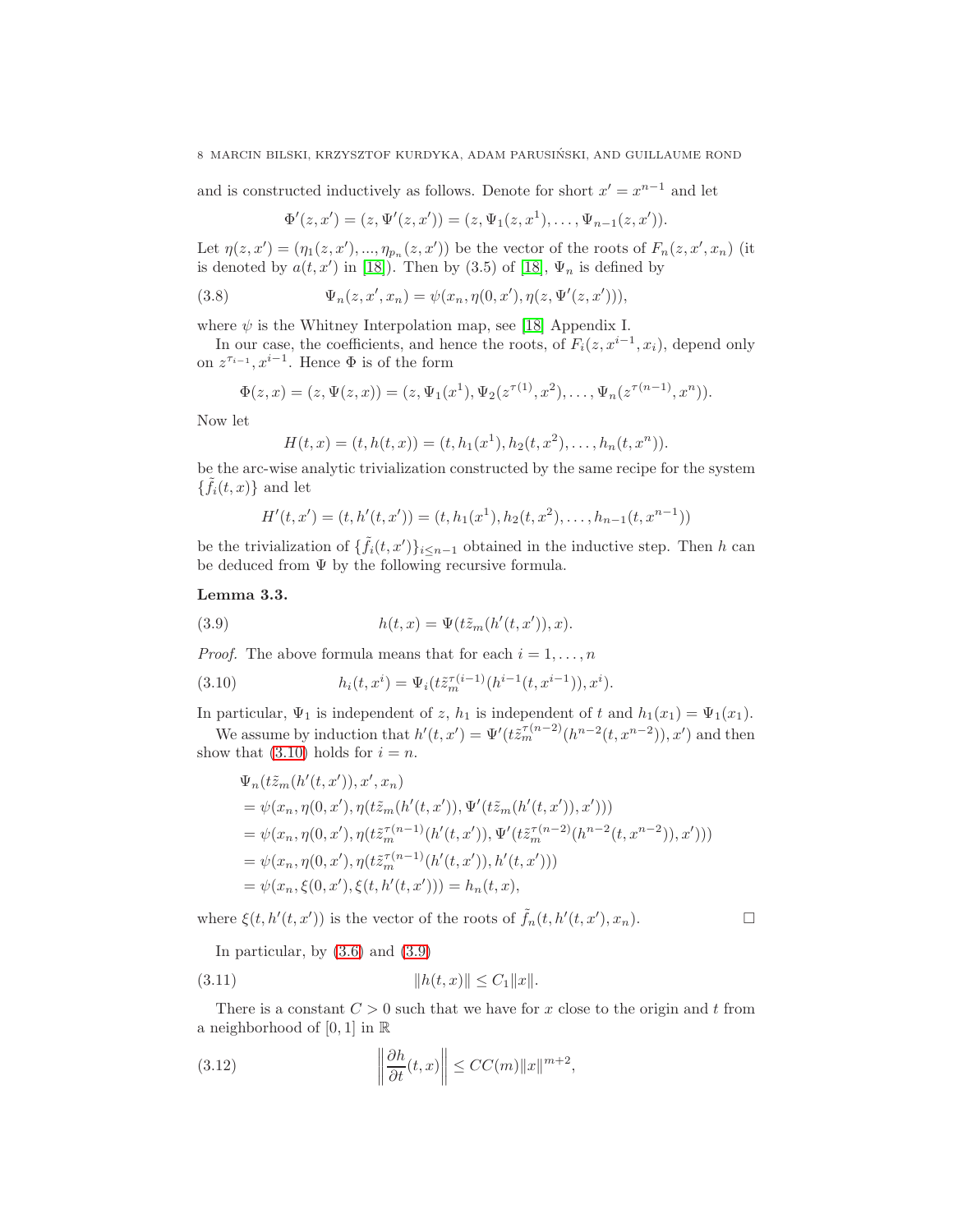where  $C(m)$  is given by [\(3.7\)](#page-6-0). Indeed, this is obvious for  $h_1$  since  $h_1$  is independent of t. The inductive step then follows from the identity  $(3.9)$  and the inequalities [\(3.6\)](#page-6-2), [\(3.7\)](#page-6-0) and [\(3.11\)](#page-7-2):

$$
\left\|\frac{\partial h}{\partial t}(t,x)\right\| \le \|\frac{\partial \Psi}{\partial z}(t\tilde{z}_m(h'(t,x')),x)\| \times
$$
  

$$
\times (\|\tilde{z}_m(h'(t,x'))\| + \|t\frac{\partial \tilde{z}_m}{\partial x}(h'(t,x'))\| \|\partial h'/\partial t(t,x')\|)
$$
  

$$
\le C'C(m)\|\Psi(t\tilde{z}_m(h'(t,x')),x)\|\|x\|^{m+1}
$$
  

$$
\le CC(m)\|x\|^{m+2}.
$$

Then by integration we obtain

<span id="page-8-1"></span>(3.13) 
$$
||h(1,x) - x|| \le CC(m)||x||^{m+2}.
$$

This bound is crucial for showing the following result.

<span id="page-8-0"></span>**Proposition 3.4.** Let X be an analytic subset of an open neighborhood  $U_0$  of  $0 \in \mathbb{K}^n$  with  $0 \in X$ . Then there are constants  $C, c > 0$  and an open neighborhood  $U \subset U_0$  of 0 in  $\mathbb{K}^n$  such that for every  $m \in \mathbb{N}$ , there are a subanalytic arc-analytic homeomorphism  $\varphi_m: U \to \varphi_m(U) \subset \mathbb{K}^n$  and a Nash subset  $V_m$  of  $\varphi_m(U)$  with the following properties:

(a) 
$$
\varphi_m(X \cap U) = V_m \cap \varphi_m(U)
$$
,  
(b)  $\|\varphi_m(a) - a\| \leq C^m \|a\|^m$  for every  $a \in U$ .

Moreover, there is a nonwhere dense analytic subset  $Z \subset U$  such that  $\varphi_m$  is real analytic in the complement of Z and

$$
c \le |jacdet(\varphi_m)(x)| \le C,
$$

for  $x \in U \setminus Z$ .

*Proof.* We may assume that X is defined by the pseudopolynomials  $g_1, \ldots, g_l \in$  $\mathbb{K}\{x\}$ . We set  $\hat{g}_i(x) = G_i(1, x)$  and we denote by  $V_m$  the zero locus of the  $\hat{g}_i$ . Then, by Lemma [3.3,](#page-7-3)  $X \cap U$  is homeomorphic to  $V_m \cap \varphi_m(U)$  where  $U = \{x \in \mathbb{K}^n : ||x|| < \varphi_m(U)\}$ δ'} and the homeomorphism  $\varphi_m(x)$  is obtained by setting  $t = 1$  in [\(3.9\)](#page-7-1)

$$
\varphi_m(x) = \Psi(\tilde{z}_{m-2}(x), x).
$$

(We may assume that  $m > 1$ .) Condition (b) now follows from [\(3.13\)](#page-8-1).

The last claim of the proposition follows from [\(3.5\)](#page-6-3). Indeed,  $\Psi_i$  depends only on  $z_1, ..., z_{\tau_{i-1}}$  and  $x^i$  and therefore

$$
\frac{\partial}{\partial y_i}\Psi_j(\tilde{z}_m(y),y)=\sum_{k=1}^s\frac{\partial \tilde{z}_{m,k}}{\partial y_i}(y)\frac{\partial \Psi_j}{\partial z_k}(\tilde{z}_m(y),y)+\frac{\partial \Psi_j}{\partial x_i}(\tilde{z}_m(y),y))
$$

is non-zero only for  $j \geq i$ . (Formally the above formula makes sense only for  $\mathbb{K} = \mathbb{R}$ . In the complex case we should consider the derivatives with respect to Re  $y_i$  and Im  $y_i$ .) Moreover, for  $i = j$  we have  $\frac{\partial}{\partial y_i} \Psi_j(\tilde{z}_m(y), y) = \frac{\partial \Psi_j}{\partial x_i}(\tilde{z}_m(y), y)$ , since  $z_1(x), \ldots, z_{\tau_{i-1}}(x)$  depend only on  $x^{i-1}$ . Therefore, taking into account that the jacobian matrix of  $\Phi(z, x)$  is block triangular,

$$
jacdet(\varphi_m)(y) = jacdet(\Psi(\tilde{z}_m(y), y)) = jacdet(\Phi)(\tilde{z}_m(y), y),
$$

and the claim now follows from  $(3.5)$ .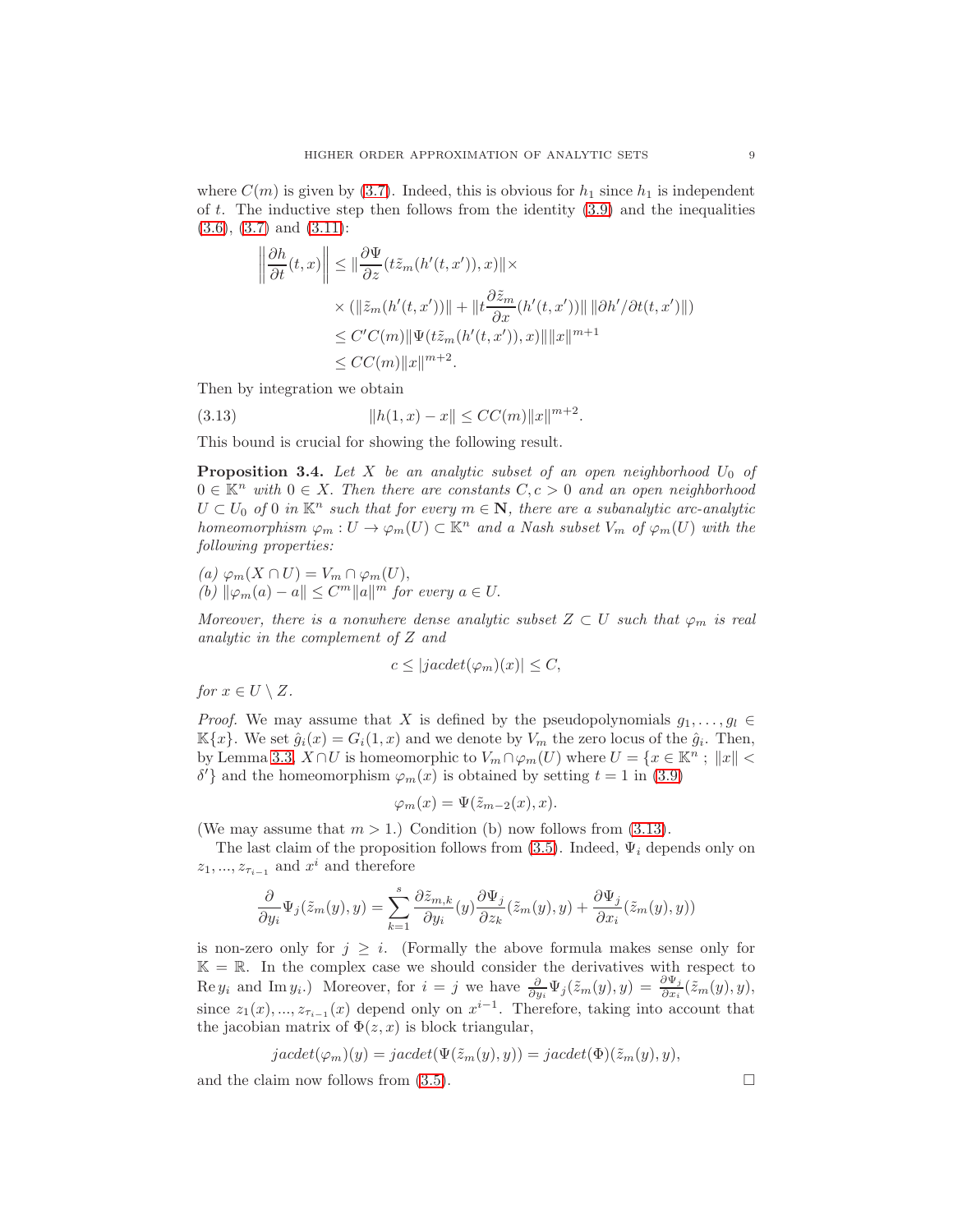#### 4. Algebraic approximation of Nash sets

<span id="page-9-1"></span>The main result of this section is the following proposition. For any K-differentiable map  $\varphi: U \subset \mathbb{K}^n \to \mathbb{K}^n$ , let  $J_{\varphi}$  denote the map assigning to every  $a \in U$ the jacobian matrix of  $\varphi$  at a.

<span id="page-9-0"></span>**Proposition 4.1.** Let X be a Nash subset of an open neighborhood  $U_0$  of  $0 \in \mathbb{K}^n$ with  $0 \in X$ . Then there are a constant  $C > 0$  and an open neighborhood  $U \subset U_0$ of 0 in  $\mathbb{K}^n$  such that for every  $m \in \mathbb{N}$  there are a Nash diffeomorphism  $\varphi_m : U \to$  $\varphi_m(U) \subset \mathbb{K}^n$  and an algebraic subset  $V_m$  of  $\mathbb{K}^n$  with the following properties:

(a) 
$$
\varphi_m(X \cap U) = V_m \cap \varphi_m(U)
$$
,  
(b)  $\|\varphi_m(a) - a\| \leq C^m \|\|a\|^m$  for every  $a \in U$ .

Moreover, the sequence  $(J_{\varphi_m})_{m\in\mathbb{N}}$  converges uniformly on U to the constant map assigning to every  $a \in U$  the identity matrix.

Remark 4.2. By the last assertion, for every  $\varepsilon > 0$  the maps  $\varphi_m$  in Proposition [4.1](#page-9-0) can be chosen in such a way that  $1 - \varepsilon < |jacdet(\varphi_m)(x)| < 1 + \varepsilon$  for every  $x \in U$ ,  $m \in \mathbf{N}$ .

*Proof of Proposition [4.1.](#page-9-0)* First we discuss the case  $\mathbb{K} = \mathbb{C}$ . We may assume that  $\dim(X) = k \leq n$  because otherwise there is nothing to prove. By Artin-Mazur's construction [\[3\]](#page-13-15) (cf. also [\[8\]](#page-13-2)), there are  $s \in \mathbb{N}$ , an algebraic set  $M \subset \mathbb{C}^n \times \mathbb{C}^s$  with  $0 \in M$  and a complex Nash submanifold N of a polydisc  $E \times F \subset \mathbb{C}^n \times \mathbb{C}^s$  centered at zero such that:

(i)  $\pi|_M : M \to \mathbb{C}^n$  is a proper map, where  $\pi : \mathbb{C}^n \times \mathbb{C}^s \to \mathbb{C}^n$  denotes the natural projection, and  $M \cap (E \times F) \subset N$ ,

(ii)  $\pi|_N : N \to E$  is a biholomorphism and  $\pi(M \cap (E \times F)) = X \cap E$ .

We may assume that  $s = 1$  (i.e. F is a disc in  $\mathbb{C}$ ). Indeed, we may replace  $M, N$  by  $v_L(M), v_L(N) \subset \mathbb{C}^n \times \mathbb{C}$ , respectively. Here  $v_L$  is defined by the formula  $v_L(x, z) = (x, L(z))$ , where  $L : \mathbb{C}^s \to \mathbb{C}$  is a linear form such that  $v_L$  restricted to  $({0}^n \times \mathbb{C}^s) \cap M$  is injective. (Note that it may be necessary to replace  $E \times F$  by a smaller polydisc.)

We may also assume (applying a change of variables) that  $\pi(M) \subset \mathbb{C}^n = \mathbb{C}^{n-1} \times$  $\mathbb C$  has proper projection onto  $\mathbb C^{n-1}$  and  $X \cap (E' \times E'')$  has proper projection onto E', where  $E = E' \times E'' \subset \mathbb{C}^{n-1} \times \mathbb{C}$ .

Denote  $\pi = (\pi_1, \ldots, \pi_{n-1}, \pi_n) = (\pi', \pi_n)$ . Then after replacing  $\pi_n$  by any polynomial w we obtain a polynomial map  $\rho = (\pi', w)$  such that  $\rho|_M$  is proper (so  $\rho(M)$  is an algebraic subset of  $\mathbb{C}^n$ ). Now, by (ii), there is a holomorphic function  $\tau : E' \times E'' \to F$  such that N is the graph of  $\tau$ . We will choose  $w = w_m$ such that (perhaps after shrinking E', E'', F) for  $\rho_m = (\pi', w_m)$  the map  $\varphi_m(x) =$  $\rho_m((x,\tau(x)))$  satisfies (a) and (b) with  $V_m = \rho_m(M)$ . The size of  $E' \times E'' \times F$  will be independent of m. The idea to obtain algebraic  $V_m$  (equivalent to or approximating some X) as the image of an algebraic set by a certain polynomial map  $\rho_m$ appeared before (see e.g. [\[8\]](#page-13-2), [\[1\]](#page-12-0), [\[6\]](#page-13-10)). But here  $\rho_m$  must be chosen in a special way to ensure that  $V_m$  is both analytically equivalent and higher order tangent to X.

Let us verify that after shrinking  $E', E'', F$  the following hold:

 $(\mathbf{x}) \ (\overline{E'} \times \mathbb{C} \times \partial F) \cap M = \emptyset,$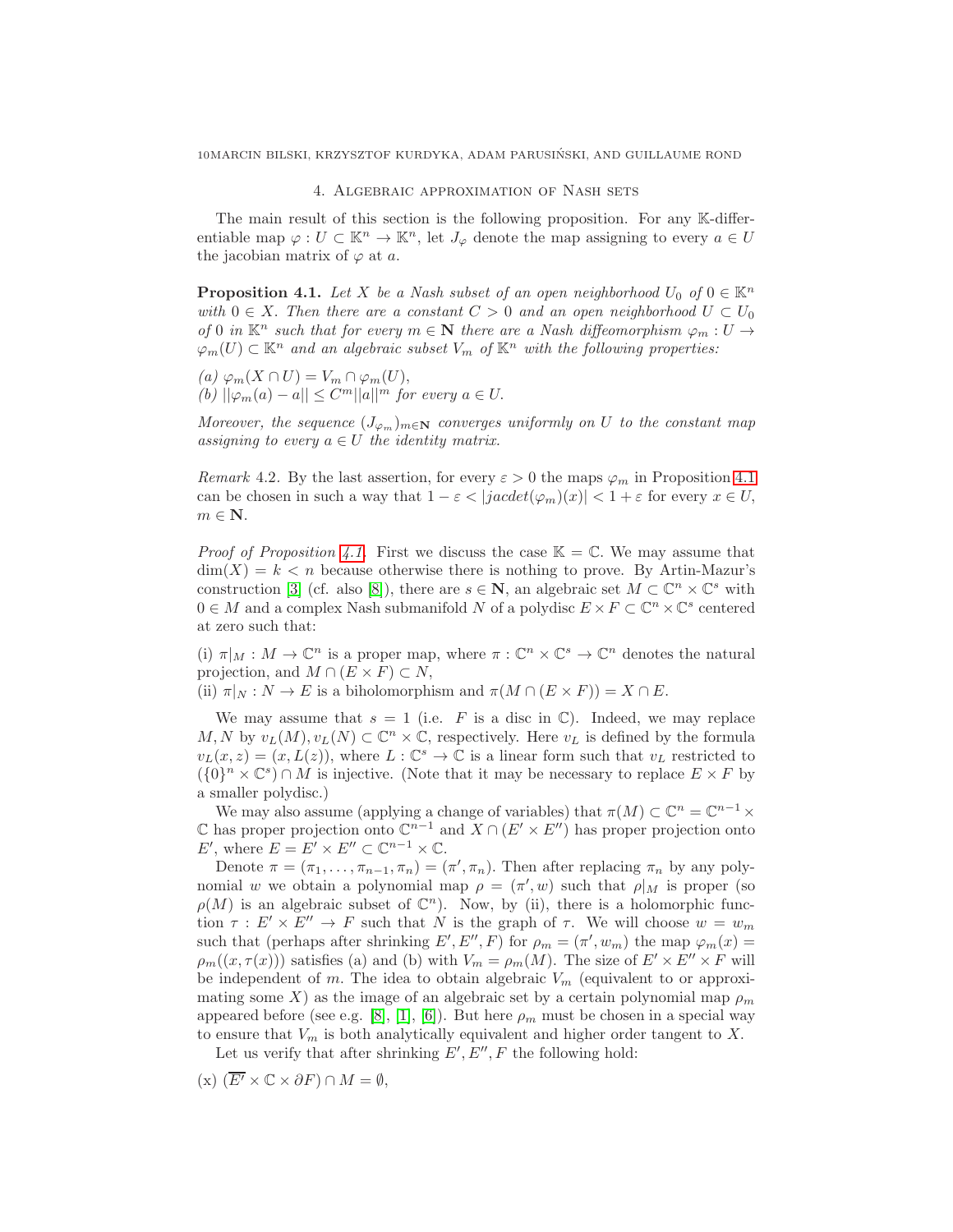(y)  $(\overline{E'} \times \partial E'' \times \overline{F}) \cap M = \emptyset$ ,  $(z)$   $(\overline{E} \times \partial F) \cap \overline{N} = \emptyset$ .

First, by the fact that  $N \subset E \times F$  is a graph of a holomorphic function defined on  $E$ , we know that (z) holds after replacing  $E$  by any of its relatively compact subsets. Hence, we may assume to have  $(z)$ . Observe also that if  $(z)$  is true, then it remains such after shrinking  $F$  slightly with fixed  $E$ .

Next, by the facts that  $\pi|_M$  is proper and  $\pi(M)$  has proper projection onto  $\mathbb{C}^{n-1}$ , we know that  $({0}^{n-1} \times \mathbb{C} \times \mathbb{C}) \cap M$  is a finite set. Therefore after shrinking F slightly (in such a way that (z) remains true) we have  $({0}^{n-1} \times \mathbb{C} \times \partial F) \cap M = \emptyset$ . Thus, in view of the properness of the projections,  $(x)$  holds for  $F$  chosen above with any sufficiently small neighborhood  $E'$  of 0. It follows that both  $(x)$  and  $(z)$ hold with any sufficiently small  $E = E' \times E''$ . We can pick E in such a way that  $(E' \times \partial E'') \cap \pi(M) = \emptyset$ , which implies (y).

Let  $\delta$  denote the radius of F. Define  $w_m : E \times F \to \mathbb{C}$  by the formula  $w_m(x, z) =$  $\pi_n(x,z) + (\frac{z}{\delta})^m$  with large m. Let us check that  $\varphi_m : U \to \mathbb{C}^n$  given by  $\varphi_m(x) =$  $\rho_m((x,\tau(x)))$  has all the required properties, where  $U = E' \times E''$ . For  $z \in F$  we have  $|z| < \delta$  and the graph of  $\tau$  is contained in  $E' \times E'' \times F$ , hence in view of (z), for m large enough,  $\varphi_m$  is a biholomorphism onto its image. The injectivity of  $\varphi_m$ requires a brief explanation. First, by the definition of  $\varphi_m$ , we can explicitly write

<span id="page-10-0"></span>(4.1) 
$$
\varphi_m(x) = \left(x_1, \cdots, x_{n-1}, x_n + \left(\frac{\tau(x)}{\delta}\right)^m\right).
$$

Thus  $\varphi_m$  is injective on U if the map  $x_n \mapsto x_n + \left(\frac{\tau(x)}{\delta}\right)$  $\left(\frac{x}{\delta}\right)^m$  is injective for every fixed  $(x_1, \dots, x_{n-1})$ . The latter assertion is true for large m if  $\sup_{x \in U} |\frac{\tau(x)}{\delta}|$  $\frac{f(x)}{\delta}$  |  $< 1$ (because then the modulus of the derivative of the map  $x_n \mapsto \left(\frac{\tau(x)}{\delta}\right)$  $\left(\frac{x}{\delta}\right)^m$  is small). Let us check that  $\sup_{x \in U} \left| \frac{\tau(x)}{\delta} \right|$  $\left|\frac{x}{\delta}\right|$  < 1. Recall that  $N = \text{graph}(\tau)$ . Hence, by (z), we have

$$
0 < \inf\{||a - b|| \; ; \; a \in \overline{\text{graph}(\tau)}, b \in \overline{E} \times \partial F\} \le \inf\{|\tau(x) - c| \; ; \; x \in \overline{E}, c \in \partial F\}.
$$

Since  $\delta$  is the radius of F, and  $U = E$ , we obtain  $\sup_{x \in U} |\tau(x)| < \delta$ , as required. Let us verify that for large  $m$ ,

$$
\varphi_m(X \cap (E' \times E'')) = \rho_m(M) \cap \varphi_m(E' \times E'').
$$

By (i), (ii) and the definition of  $\varphi_m$ , we have  $\varphi_m(X \cap (E' \times E'')) = \rho_m(\text{graph}(\tau) \cap$ M). Moreover,  $\rho_m(\text{graph}(\tau)) = \varphi_m(E' \times E'')$ , hence it is sufficient to show that  $\rho_m(\text{graph}(\tau)\cap M) = \rho_m(\text{graph}(\tau))\cap \rho_m(M)$ . In fact, the inclusion "⊂" is trivial so we prove "⊃".

Fix  $a \in \rho_m(\text{graph}(\tau)) \cap \rho_m(M)$ . Then there are  $z \in \text{graph}(\tau)$  and  $v \in M$  such that  $\rho_m(z) = \rho_m(v) = a$ . Observe that  $z, v \in E' \times \mathbb{C} \times \mathbb{C}$ . Indeed, write  $z =$  $(z_1, \ldots, z_{n-1}, z_n, z_{n+1}), v = (v_1, \ldots, v_{n-1}, v_n, v_{n+1}).$  Since  $graph(\tau) \subset E' \times E'' \times F$ we have  $(z_1, \ldots, z_{n-1}) \in E'$ . By the definition of  $\rho_m$  and by  $\rho_m(z) = \rho_m(v)$  we have  $(z_1, \ldots, z_{n-1}) = (v_1, \ldots, v_{n-1}).$ 

Moreover,  $(E' \times \mathbb{C} \times \mathbb{C}) \cap M$  is bounded so v must belong to  $E' \times \mathbb{C} \times F$  because otherwise (for large m) in view of the definition of  $w_m$  and  $(x)$ ,  $\rho_m(v) = a$  lies outside  $\rho_m(\text{graph}(\tau))$ , which is a contradiction. Now if  $v \notin E' \times E'' \times F$ , then by (y), (z), (x) (for large m)  $\rho_m(v) \notin \rho_m(\text{graph}(\tau))$ , again a contradiction. Consequently, in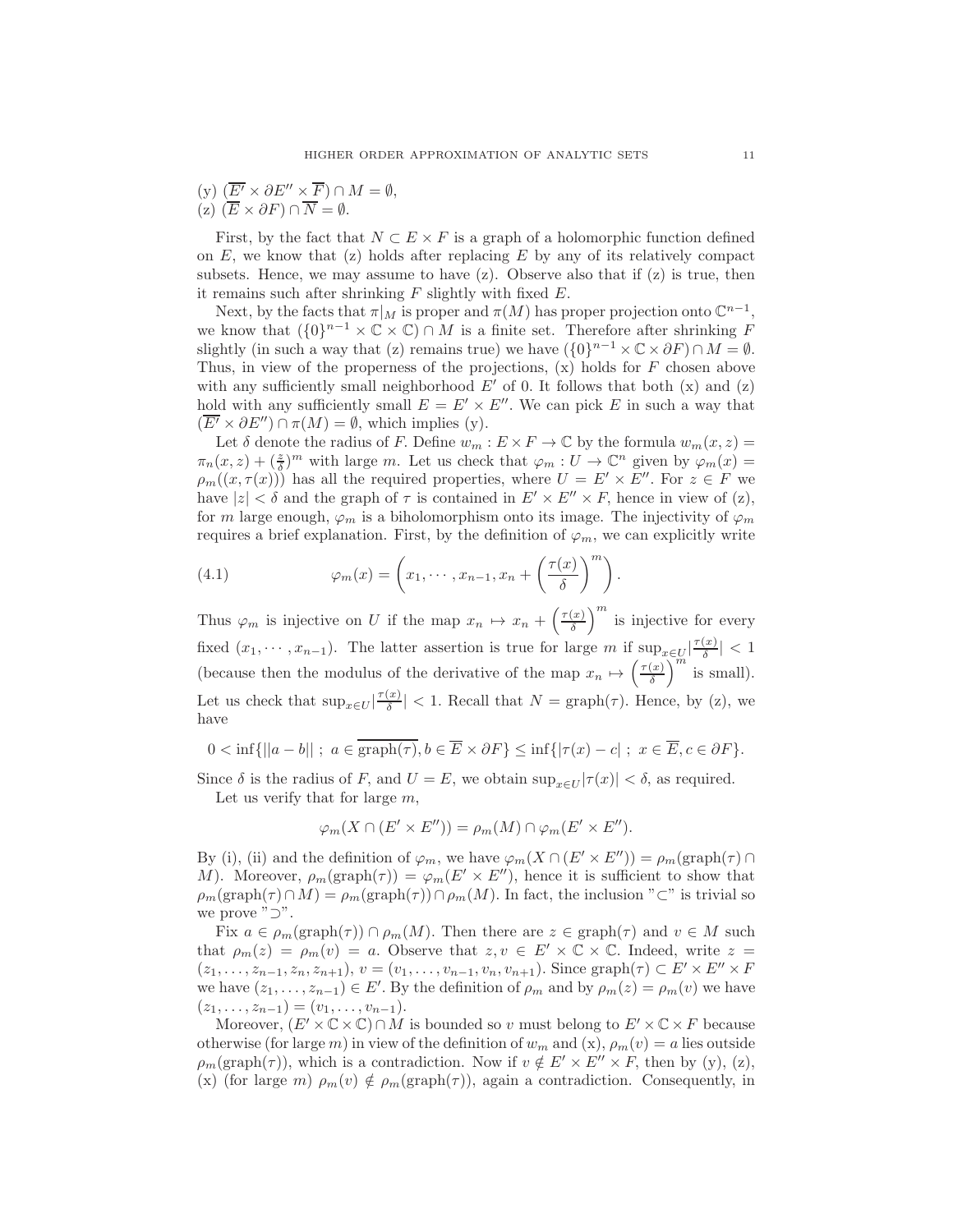view of (i), we have  $v \in M \cap (E' \times E'' \times F) \subset \text{graph}(\tau)$ . Since  $\rho_m|_{\text{graph}(\tau)}$  is injective, we have  $v = z$ , hence  $a \in \rho_m(\text{graph}(\tau) \cap M)$ . This shows that

$$
\varphi_m(X \cap (E' \times E'')) = \rho_m(M) \cap \varphi_m(E' \times E'')
$$

and completes the proof of (a).

Finally, by [\(4.1\)](#page-10-0) we have

$$
||\varphi_m(a) - a|| \le \frac{|\tau(a)|^m}{\delta^m}
$$

for every  $a \in E' \times E''$ . Since  $\tau(0) = 0$ , we immediately obtain (b).

The last assertion of the proposition follows by (b). Namely, we may assume that U is so small that  $c||a|| < 1$  for every  $a \in U$ . Then (b) implies that  $(\varphi_m)_{n \in \mathbb{N}}$ converges to  $id$  uniformly on  $U$ . In view of the Weierstrass theorem, after shrinking U slightly, we obtain that  $(\frac{\partial \varphi_m}{\partial x_i})_{m\in\mathbb{N}}$  converges uniformly on U to  $\frac{\partial id}{\partial x_i}$  for every  $i = 1, \ldots, n$ . This completes the proof in the case  $\mathbb{K} = \mathbb{C}$ .

As for  $K = \mathbb{R}$ , we cannot simply repeat the procedure above because the image of a real algebraic set by a proper polynomial map need not be algebraic. Instead we proceed as follows. First for the given Nash set  $X$  let  $X_{\mathbb{C}}$  denote its complexification. More precisely,  $X_{\mathbb{C}}$  is a representative of the smallest complex Nash germ in  $(\mathbb{C}^n, 0)$ containing the germ  $(X, 0)$ . Note that  $X_{\mathbb{C}}$  is defined by real equations. For  $X_{\mathbb{C}}$ one can repeat the construction described above obtaining  $M, N$  also defined by real equations. In particular, the Taylor expansion of  $\varphi_m$  around zero has real coefficients i.e. the restriction of  $\varphi_m$  to  $\mathbb{R}^n$  is a real Nash isomorphism. It is not difficult to observe that  $(\varphi_m(X), 0)$  is the germ of a real algebraic set as required. П

<span id="page-11-0"></span>Theorem [1.2](#page-0-0) now follows from Proposition [3.4](#page-8-0) and Proposition [4.1.](#page-9-0)

### 5. Proof of Theorem [1.3](#page-1-0)

Let  $(X, 0) \subset (\mathbb{K}^n, 0)$  be a germ of analytic set. In both real and complex cases  $(X, 0)$  can be considered as a real analytic set germ defined by equations

$$
g_1=\cdots=g_l=0
$$

where the  $g_i$  are convergent power series with real coefficients. A real analytic arc on  $(X, 0)$  is a germ of real analytic map  $(\mathbb{R}, 0) \longrightarrow (X, 0)$ . Then the space of real analytic arcs of  $(X, 0)$  is in bijection with set of morphisms

$$
\frac{\mathbb{R}\{x_1,\ldots,x_n\}}{(g_1,\ldots,g_l)} \longrightarrow \mathbb{R}\{t\}
$$

which are defined by the data of n convergent power series  $x_1(t), \ldots, x_n(t) \in t\mathbb{R}{t}$ such that

$$
g_i(x_1(t),\ldots,x_n(t))=0 \quad \forall i.
$$

Let m be a positive integer and let  $\varphi_m$  be the homeomorphism given by Theorem [1.2.](#page-0-0) Let  $\gamma$  be an arc on  $(X, 0)$ , i.e.  $\gamma$  is a real analytic map  $(-\varepsilon, \varepsilon) \longrightarrow X \cap U$ for some  $\varepsilon > 0$ . Then we define  $\gamma' : (-1,1) \longrightarrow X \cap U$  by  $\gamma'(t) = \gamma(\varepsilon t)$  for all  $t \in (-1,1)$ . For such a real analytic arc  $\gamma'$ ,  $\varphi_m \circ \gamma'$  is a real analytic arc on  $V_m \cap \varphi_m(U)$  since  $\varphi_m$  is an arc-analytic map (cf. Theorem [1.2\)](#page-0-0). Thus  $\varphi_m \circ \gamma$  is a real analytic arc on  $(V_m, 0)$ . On the other hand  $\varphi_m^{-1}$  is arc-analytic thus the same procedure applies. This shows that  $\varphi_m$  induces a bijection between the space of real analytic arcs on  $(X, 0)$  and the space of real analytic arcs on  $(V_m, 0)$ .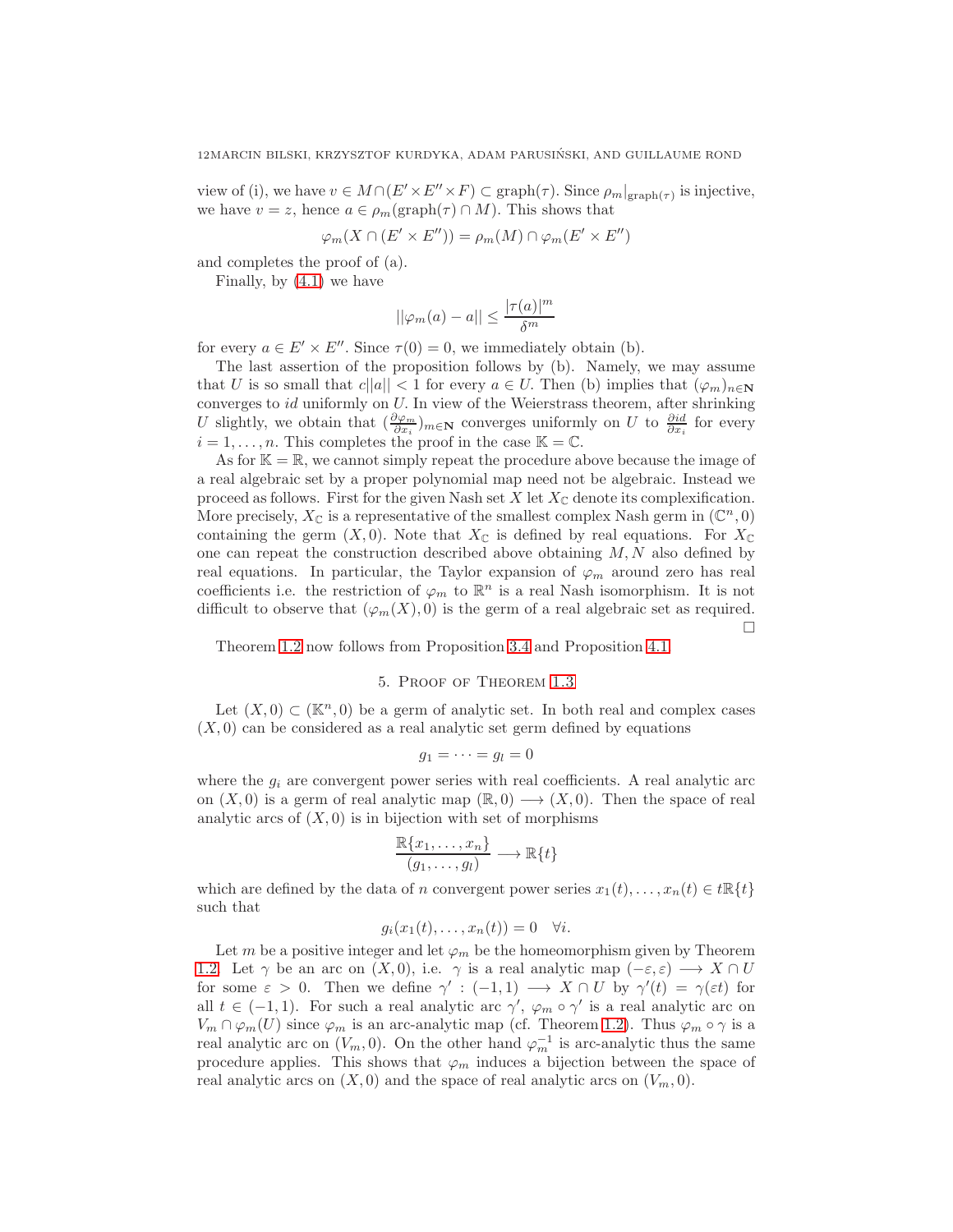Now if  $\gamma$  is a real analytic arc on  $(X, 0)$  then

$$
\|\varphi_m(\gamma(t)) - \gamma(t)\| \le C^m \|\gamma(t)\|^m \le C(m,\gamma)|t|^m
$$

for all t small enough and some positive constant  $C(m, \gamma)$  depending only on m and  $\gamma$ . This shows that  $x_i \circ \varphi_m \circ \gamma(t)$  has the same Taylor expansion as  $x_i \circ \gamma$  up to order  $m-1$ . Thus  $\varphi_m$  induces the identity map between the space of  $m-1$ -truncations of real analytic arcs on  $(X, 0)$  and the space of  $m - 1$ -truncations of real analytic arcs on  $(V_m, 0)$ . (We need to shift the index  $m \to m + 1$  to get the map of the statement of the theorem.)

If  $(X, 0)$  is complex analytic then any real analytic arc germ  $\gamma : (\mathbb{R}, 0) \longrightarrow (X, 0)$ extends uniquely to a complex analytic arc germ  $\gamma_{\mathbb{C}} : (\mathbb{C}, 0) \longrightarrow (X, 0)$  (both are given by exactly the same power series), and similarly for the arc-germs in  $(V_m, 0)$ . Of course, any complex arc germ in  $(X, 0)$ , resp. in  $(V_m, 0)$ , is such extension of a real arc germ. Thus  $\mathcal{A}_m^{\mathbb{C}}(X) = \mathcal{A}_m^{\mathbb{C}}(V_m)$  follows from  $\mathcal{A}_m^{\mathbb{R}}(X) = \mathcal{A}_m^{\mathbb{R}}(V_m)$ .

Remark 5.1. By a result of M. Greenberg (cf. [\[13\]](#page-13-27) or [\[23\]](#page-13-28) for the analytic case) for a given analytic germ  $(X, 0) \subset (\mathbb{K}^n, 0)$  there exists a constant  $a = a_X > 0$  such that for every integer  $m$  we have that

$$
\mathcal{A}_m^{\mathbb{K}}(X)=\pi_m\left(\mathcal{B}_{am}^{\mathbb{K}}(X)\right)
$$

where  $\mathcal{B}_k^{\mathbb{K}}(X)$  denotes the space of k-jets on  $(X,0)$ , i.e. the space of K-analytic arcs on  $(\mathbb{K}^n, 0)$  whose contact order with  $(X, 0)$  is at least  $k+1$ , and  $\pi_m$  is the truncation map at order m, i.e. the map sending an arc on  $(\mathbb{K}^n, 0)$  onto its truncation at order m. If we denote by  $(X', 0)$  an analytic germ defined by equations that coincide with the equations defining  $(X, 0)$  up to order am, then we obviously have that

$$
\mathcal{B}_{am}^{\mathbb{K}}(X)=\mathcal{B}_{am}^{\mathbb{K}}(X').
$$

But while  $\mathcal{A}_m^{\mathbb{K}}(X)$  is the truncation of  $\mathcal{B}_{am}^{\mathbb{K}}(X)$ ,  $\mathcal{A}_m^{\mathbb{K}}(X')$  has no reason in general to be equal to the truncation of  $\mathcal{B}_{am}^{\mathbb{K}}(X')$  since the constant  $a_{X'}$  of Greenberg's Theorem may be strictly greater than  $a = a_X$ . Thus we cannot prove, using Greenberg's Theorem, that  $\mathcal{A}_m^{\mathbb{K}}(X)$  is equal to  $\mathcal{A}_m^{\mathbb{K}}(X')$  when  $(X',0)$  is an analytic germ whose equations coincide with those of  $(X, 0)$  up to a high order.

In fact a high order of tangency of two analytic germs does not guarantee that the spaces of truncated arcs associated with these germs are equal. We can explicitly show this on the following example. Let

$$
f(x, y, z) = z2 - xy4, fk(x, y, z) = z2 - x(y4 + x2k)
$$

and define  $X = \{(x, y, z) : f(x, y, z) = 0\}$ ,  $X_k = \{(x, y, z) : f_k(x, y, z) = 0\}$  for any positive integer k which is not divisible by 2. Then the arc  $\gamma$  given by  $\gamma(t) = (t, 0, 0)$ satisfies  $\gamma \in \mathcal{A}_1^{\mathbb{K}}(X)$  but in both cases real or complex  $\gamma \notin \mathcal{A}_1^{\mathbb{K}}(X_k)$ . Indeed, let  $\tilde{\gamma}$ be any arc whose truncation up to order 1 equals  $\gamma$ . Then after substituting  $\tilde{\gamma}$  to  $x(y^4 + x^{2k})$  and to  $z^2$ , we obtain power series with odd and even order of zero, respectively, so  $f_k \circ \tilde{\gamma} \neq 0$ . Thus  $\mathcal{A}_1^{\mathbb{K}}(X_k) \neq \mathcal{A}_1^{\mathbb{K}}(X)$ , although 2k-truncations of  $f$ and  $f_k$  are equal and the multiplicities of X and  $X_k$  at 0 are also equal for k large enough.

#### **REFERENCES**

<span id="page-12-0"></span>[1] S. Akbulut, H. King, On approximating submanifolds by algebraic sets and a solution to the Nash conjecture, Invent. Math., 107, (1992), 87-98.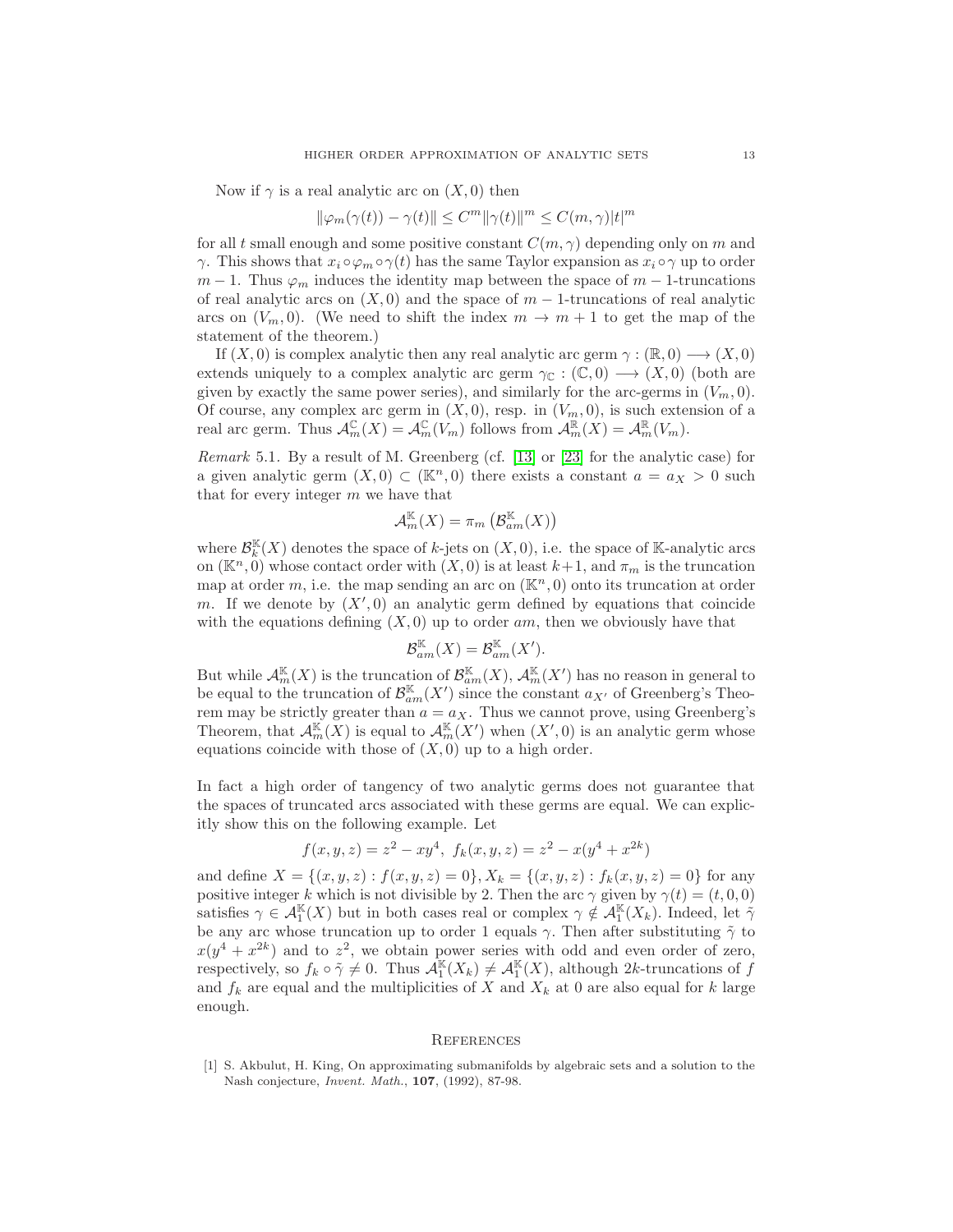- <span id="page-13-15"></span><span id="page-13-0"></span>[2] M. Artin, Algebraic approximation of structures over complete local rings, Publ. I.H.E.S., 36, (1969), 23-58.
- <span id="page-13-1"></span>[3] M. Artin, B. Mazur, On periodic points, Ann. of Math. (2), 81, (1965), 82-99.
- <span id="page-13-9"></span>[4] M. Bilski, A. Parusiński, G. Rond, Local topological algebraicity of analytic function germs, J. Algebraic Geometry, 26, (2017), 177-197.
- <span id="page-13-10"></span>[5] M. Bilski, Approximation of analytic sets by Nash tangents of higher order, Math. Z., 256, (2007), no. 4, 705-716.
- [6] M. Bilski, Higher order approximation of complex analytic sets by algebraic sets, Bull. Sci. Math., **139**, (2015), no. 2,, 198-213.
- <span id="page-13-3"></span><span id="page-13-2"></span>[7] J. Bochnak, Algebraicity versus analyticity, Rocky Mountain J. Math., 14, (1984), no. 4, 863-880.
- [8] J. Bochnak, W. Kucharz, Local algebraicity of analytic sets, J. Reine Angew. Math., 352, (1984), 1-14.
- <span id="page-13-16"></span>[9] J. Bochnak, M. Coste and M.-F. Roy, "Real algebraic geometry", Ergebnisse der Mathematik und ihrer Grenzgebiete (3), no. 36, Springer-Verlag, Berlin, 1998.
- <span id="page-13-11"></span>[10] R. W. Braun, R. Meise, B. A. Taylor, Higher order tangents to analytic varieties along curves, Canad. J. Math., 55, (2003), 64-90.
- <span id="page-13-13"></span>[11] M. Ferrarotti, E. Fortuna, L. Wilson, Local algebraic approximation of semianalytic sets, Proc. Amer. Math. Soc., 143, (2015), 13-23.
- <span id="page-13-12"></span>[12] M. Ferrarotti, E. Fortuna, L. Wilson, Algebraic approximation preserving dimension, Ann. Mat. Pura Appl. (4), 196, (2017), no. 2, 519-531.
- <span id="page-13-27"></span>[13] M. J. Greenberg, Rational points in Henselian discrete valuation rings, Publ. Math. IHES, 31, (1966) 59-64.
- <span id="page-13-4"></span>[14] W. Kucharz, Power series and smooth functions equivalent to a polynomial, Proc. Amer. Math. Soc., 98, (1986), no. 3, 527-533.
- <span id="page-13-23"></span><span id="page-13-5"></span>[15] K. Kurdyka, Ensembles semi-algébriques symétriques par arcs, Math. Ann., 282, (1988), 445-462.
- <span id="page-13-6"></span>[16] L. Lempert, Algebraic approximations in analytic geometry, Invent. Math., 121, (1995), 335-354 .
- [17] T. Mostowski, Topological equivalence between analytic and algebraic sets, Bull. Polish Acad. Sci. Math., **32**, (1984), no. 7-8, 393-400.
- <span id="page-13-14"></span>[18] A. Parusiński, L. Paunescu, Arcwise Analytic Stratification, Whitney Fibering Conjecture and Zariski Equisingularity, Adv. Math., 309, (2017), 254-305.
- <span id="page-13-18"></span>[19] A. Płoski, Note on a theorem of M. Artin, Bull. Acad. Polon. Sci. Sér. Sci. Math. Astronom. Phys., 22, (1974), 1107-1109.
- <span id="page-13-22"></span><span id="page-13-20"></span>[20] D. Popescu, General Néron desingularization, Nagoya Math. J., 100, (1985), 97-126.
- [21] R. Quarez, The Artin conjecture for Q-algebras, Rev. Mat. Univ. Complut. Madrid, 10, (1997), no. 2, 229-263.
- <span id="page-13-7"></span>[22] P. Samuel, Alg´ebricit´e de certains points singuliers alg´ebro¨ıdes, J. Math. Pures Appl., 35, (1956), 1-6.
- <span id="page-13-28"></span>[23] N. Schappacher, L'inégalité de Lojasiewicz ultramétrique, C. R. Acad. Sci. Paris Sér. I Math., 296, (1983), no. 10, 439-442.
- <span id="page-13-19"></span>[24] M. Spivakovsky, A new proof of D. Popescu's theorem on smoothing of ring homomorphisms, J. Amer. Math. Soc., 12, (1999), no. 2, 381-444.
- <span id="page-13-21"></span>[25] R. Swan, Néron-Popescu desingularization, Algebra and geometry (Taipei, 1995), 135-192, Lect. Algebra Geom., 2, Internat. Press, Cambridge, MA, 1998.
- <span id="page-13-8"></span>[26] J.-C. Tougeron, Solutions d'un système d'équations analytiques réelles et applications, Ann. Inst. Fourier 26, (1976), 109-135.
- <span id="page-13-17"></span>[27] P. Tworzewski, Intersections of analytic sets with linear subspaces, Ann. Scuola Norm. Sup. Pisa Cl. Sci. (4) 17 (1990), 227–271.
- <span id="page-13-24"></span>[28] A. N. Varchenko, Theorems on the topological equisingularity of families of algebraic varieties and families of polynomial mappings, Math. USSR Izviestija, 6, (1972), 949-1008.
- <span id="page-13-25"></span>[29] A. N. Varchenko, The relation between topological and algebro-geometric equisingularities according to Zariski, Funkcional. Anal. Appl., 7, (1973), 87-90.
- <span id="page-13-26"></span>[30] A. N. Varchenko, Algebro-geometrical equisingularity and local topological classification of smooth mappings, Proceedings of the International Congress of Mathematicians (Vancouver, B.C., 1974), 1, pp. 427–431. Canad. Math. Congress, Montreal, Que., 1975.